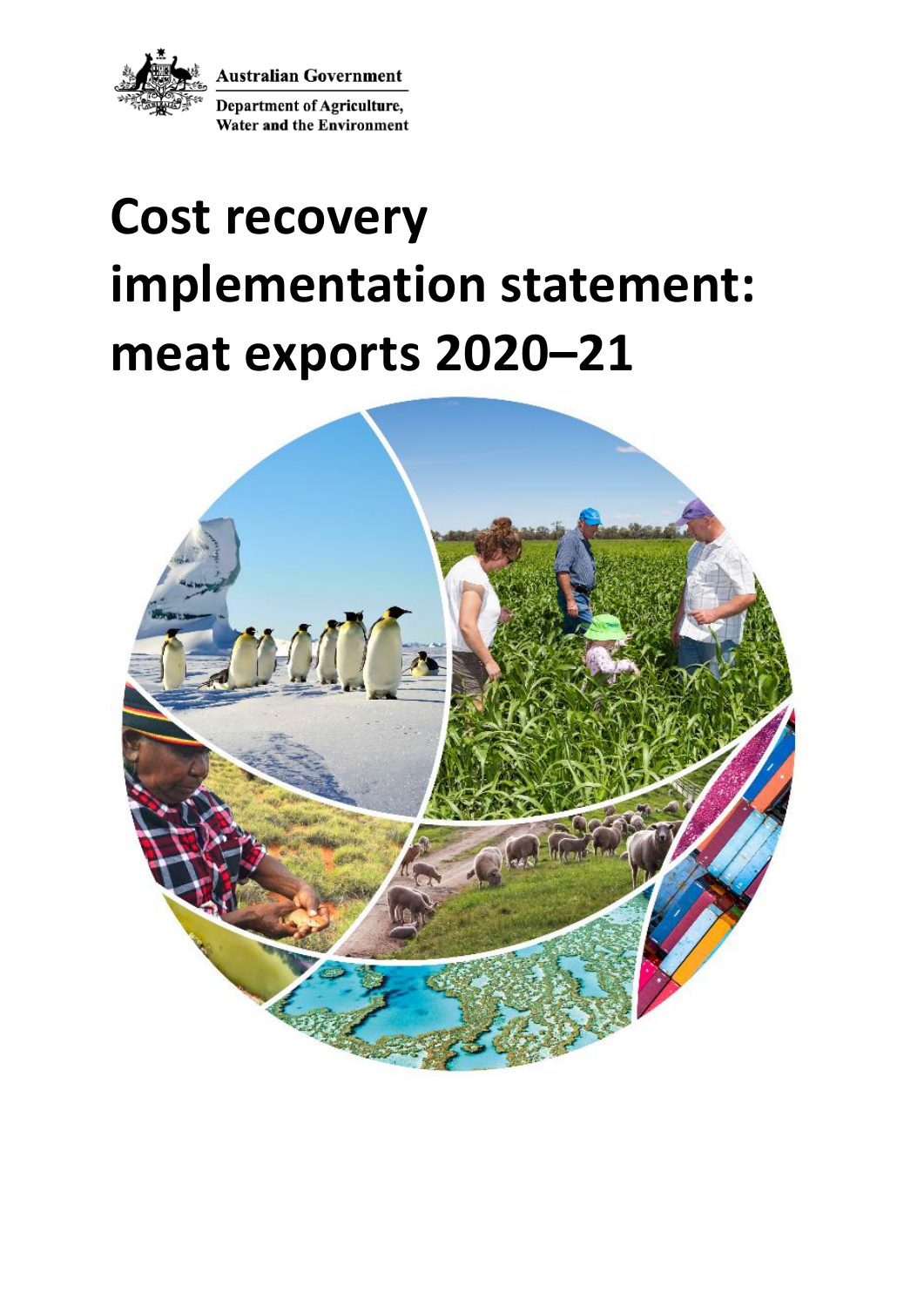#### © Commonwealth of Australia 2021

#### **Ownership of intellectual property rights**

Unless otherwise noted, copyright (and any other intellectual property rights) in this publication is owned by the Commonwealth of Australia (referred to as the Commonwealth).

#### **Creative Commons licence**

All material in this publication is licensed under [a Creative Commons Attribution 4.0 International Licence](https://creativecommons.org/licenses/by/4.0/legalcode) except content supplied by third parties, logos and the Commonwealth Coat of Arms.

Inquiries about the licence and any use of this document should be emailed t[o copyright@agriculture.gov.au.](mailto:copyright@agriculture.gov.au)



#### **Cataloguing data**

This publication (and any material sourced from it) should be attributed as: DAWE 2021, *Cost recovery implementation statement: meat exports 2020–21*, Department of Agriculture, Water and the Environment, Canberra, January. CC BY 4.0.

ISBN 978-1-76003-374-3

This publication is available a[t haveyoursay.awe.gov.au/export-cost-recovery-implementation-statements.](https://haveyoursay.awe.gov.au/export-cost-recovery-implementation-statements)

Department of Agriculture, Water and the Environment GPO Box 858 Canberra ACT 2601 Telephone 1800 900 090 We[b awe.gov.au](https://www.awe.gov.au/)

The Australian Government acting through the Department of Agriculture, Water and the Environment has exercised due care and skill in preparing and compiling the information and data in this publication. Notwithstanding, the department, its employees and advisers disclaim all liability, including liability for negligence and for any loss, damage, injury, expense or cost incurred by any person as a result of accessing, using or relying on any of the information or data in this publication to the maximum extent permitted by law.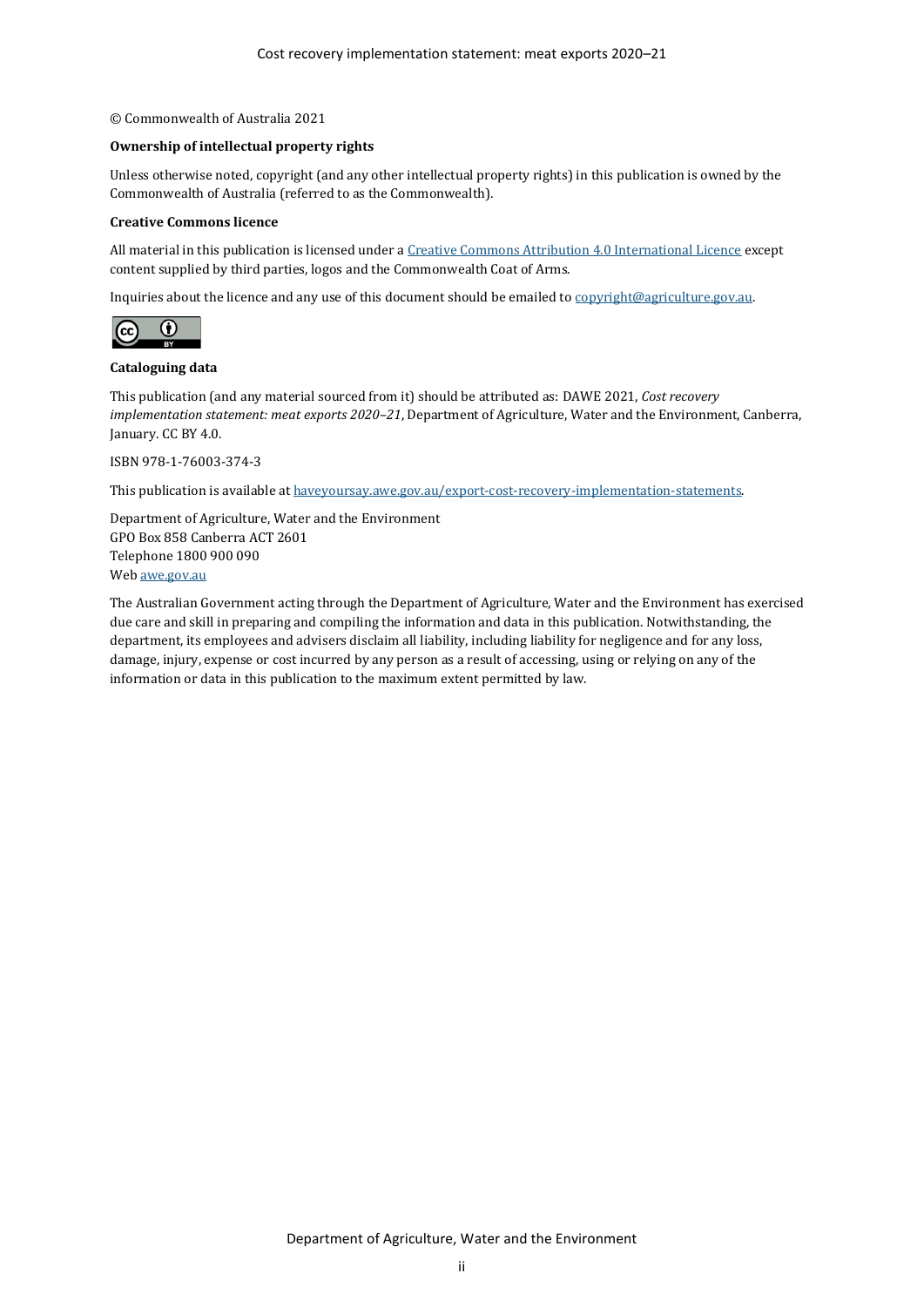# Contents

| $\mathbf{1}$     |     |                                                                       |  |
|------------------|-----|-----------------------------------------------------------------------|--|
|                  | 1.1 |                                                                       |  |
|                  | 1.2 |                                                                       |  |
| $\mathbf{2}$     |     |                                                                       |  |
| 3                |     |                                                                       |  |
|                  | 3.1 |                                                                       |  |
|                  | 3.2 |                                                                       |  |
| $\boldsymbol{4}$ |     |                                                                       |  |
|                  | 4.1 |                                                                       |  |
|                  | 4.2 |                                                                       |  |
|                  | 4.3 |                                                                       |  |
|                  | 4.4 |                                                                       |  |
| 5                |     |                                                                       |  |
|                  | 5.1 | Outputs and business processes of the regulatory charging activity 10 |  |
|                  | 5.2 |                                                                       |  |
| 6                |     |                                                                       |  |
|                  | 6.1 |                                                                       |  |
| 7                |     |                                                                       |  |
|                  | 7.1 |                                                                       |  |
|                  | 7.2 |                                                                       |  |
|                  | 7.3 |                                                                       |  |
|                  | 7.4 |                                                                       |  |
|                  | 7.5 |                                                                       |  |
| 8                |     |                                                                       |  |
| 9                |     |                                                                       |  |
|                  | 9.1 |                                                                       |  |
| 10               |     |                                                                       |  |
|                  |     |                                                                       |  |
|                  |     |                                                                       |  |
|                  |     |                                                                       |  |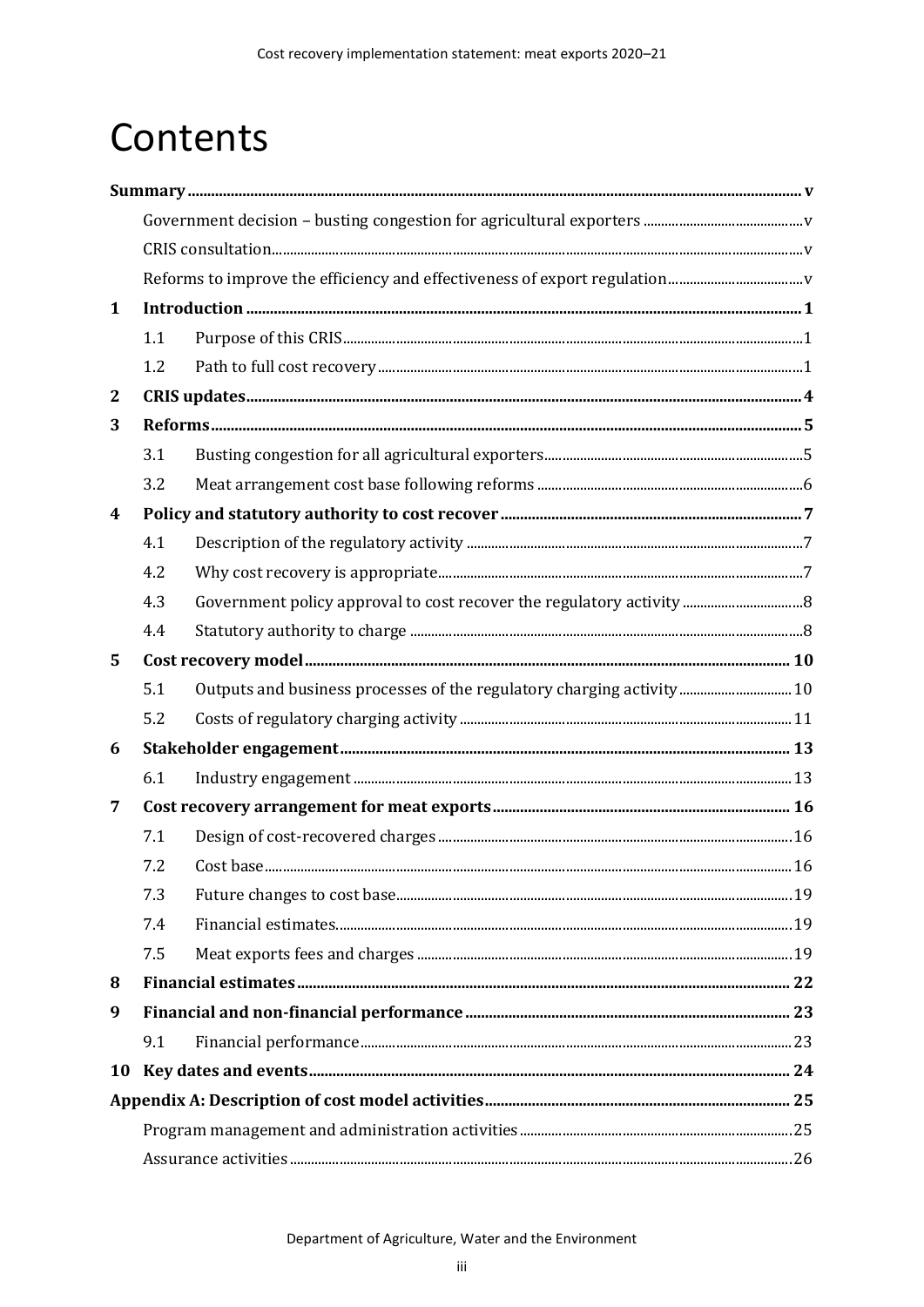| Appendix B: Summary of meat export stakeholder feedback from 2019–20 consultation 28 |  |
|--------------------------------------------------------------------------------------|--|
|                                                                                      |  |
|                                                                                      |  |

# Tables

| Table 1 Meat fees and charges for 2020–21 and illustrative prices for 2021–22 to 2023–242  |
|--------------------------------------------------------------------------------------------|
| Table 2 Meat cost base with and without adjustments to expense and expected cost recovered |
|                                                                                            |
| Table 4 Cost type breakdown for meat exports cost recovery arrangement, 2020-21 17         |
|                                                                                            |
|                                                                                            |
| Table 7 Fees, charges and volumes for meat exports cost recovery arrangement, 2020–21  20  |
|                                                                                            |
| Table 9 Financial performance for meat exports cost recovery arrangement, 2015–16 to 2019– |
|                                                                                            |

# Figures

| Figure 2 Outputs and business processes of our regulatory charging activity 10 |  |
|--------------------------------------------------------------------------------|--|
|                                                                                |  |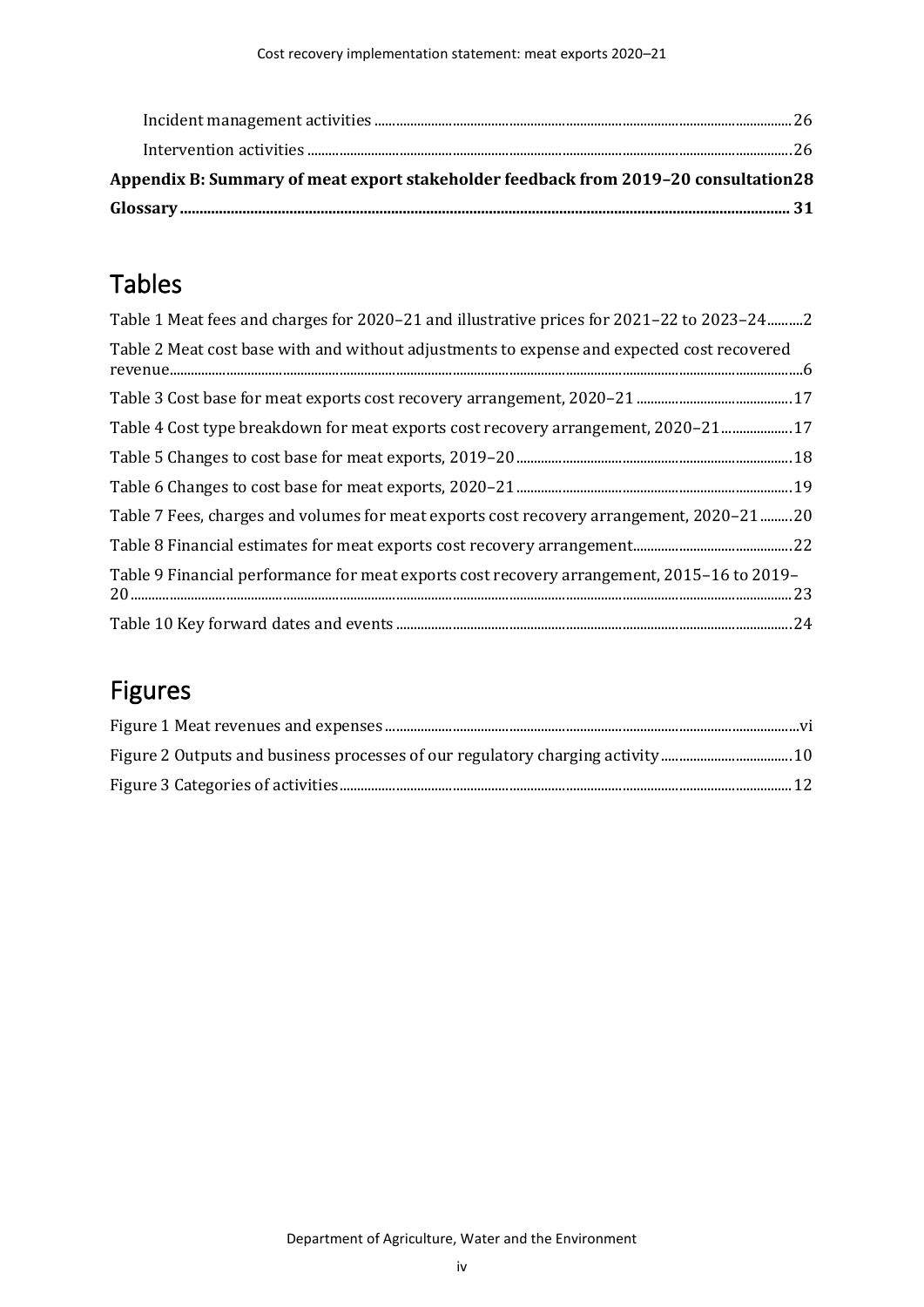# <span id="page-4-0"></span>Summary

This cost recovery implementation statement (CRIS) describes how the Department of Agriculture, Water and the Environment will:

- recover the costs of providing regulatory services to the meat industry in 2020–21
- implement the government's decision to freeze fees and charges in the 2020–21 financial year
- implement the government's decision to return export cost recovery arrangements to full cost recovery by 2023–24.

# <span id="page-4-1"></span>**Government decision – busting congestion for agricultural exporters**

On 6 October 2020 the government announced its decision to freeze regulatory fees and charges in 2020–21 for exporters and then gradually return to full cost recovery by 2023–24. The announcement was part of the Busting Congestion for Agricultural Exporters package. This package also includes a series of reform projects and a significant IT investment measure.

In practical terms, the decision will result in fees and charges remaining at their current levels in 2020–21, with stepped increases from 2021–22 to 2023–24, to enable the meat export cost recovery arrangement to fully recover the cost of delivering the regulatory activity.

# <span id="page-4-2"></span>**CRIS consultation**

The department had previously flagged a number of changes to the meat export CRIS through an ongoing consultation process with impacted meat export supply chain participants. As a result of this consultation and industry feedback, a number of changes to fees and charges, both in terms of charge points and charge amount, will be progressively made from 1 July 2021. We will consult with industry on these proposed changes during the first quarter of 2021.

This 2020–21 CRIS therefore describes the decision of government to freeze fees and charges. A separate 2021–22 CRIS, outlining proposed changes from 1 July 2021 will be released for consultation in the first quarter of 2021.

# <span id="page-4-3"></span>**Reforms to improve the efficiency and effectiveness of export regulation**

On 6 October 2020, the government announced a \$328 million investment to modernise Australia's export systems over 4 years.

The centrepiece of the package is a \$222.2 million plan to upgrade the ICT that underpins our export system. The package also includes a number of other measures that will streamline and simplify our business and make the essential export services that we provide more efficient and sustainable for the future. This marks a significant opportunity for our department to transform our business processes to become digitally preferred.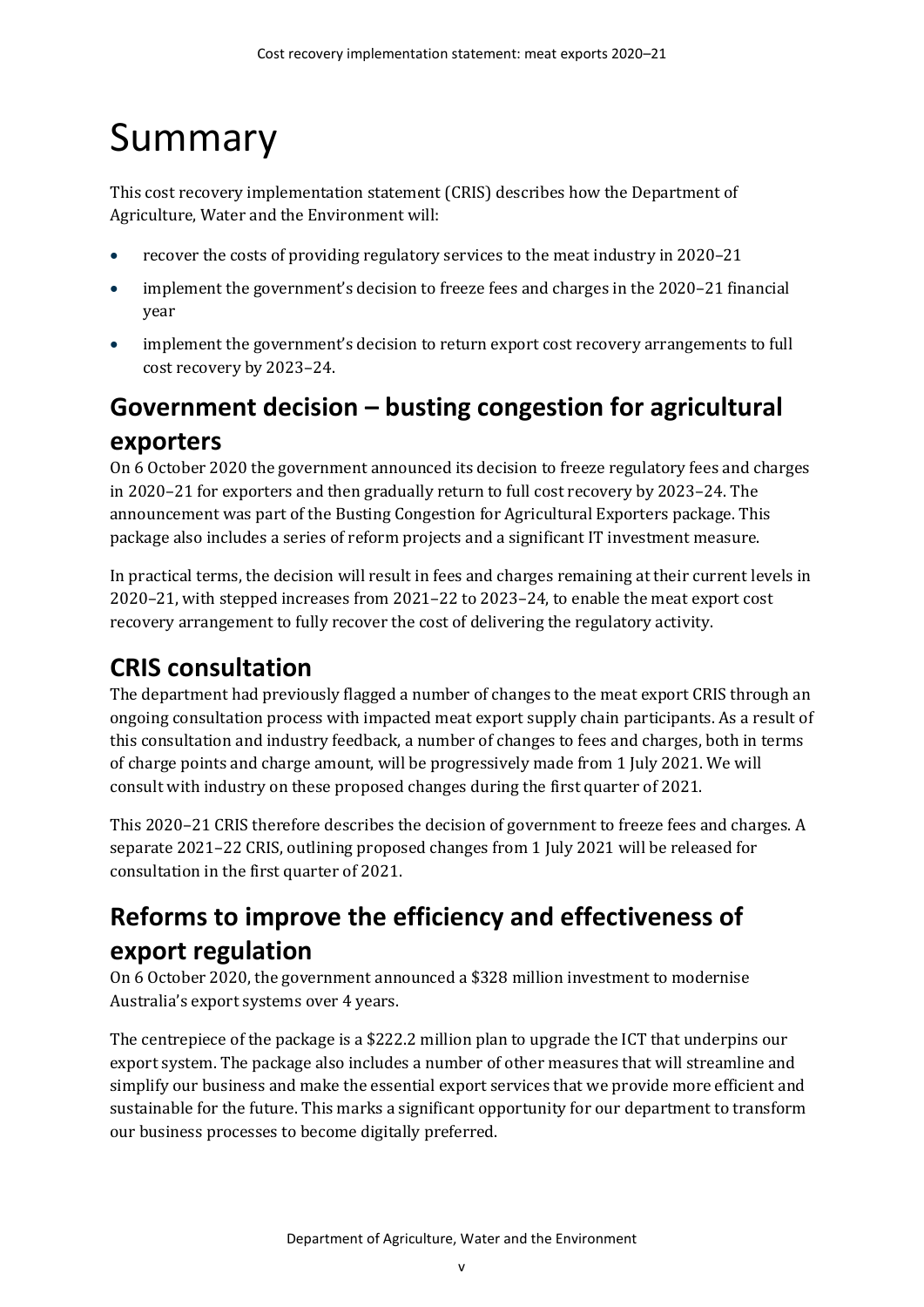These investments, both in ICT and in improvements to our business processes are aimed at making the export meat system more effective and efficient. The outcomes of this work are expected to reduce the overall cost of delivering regulatory services to the meat export industry, in addition to providing regulated entities the opportunity to reduce their interaction costs incurred in dealing with the department on regulatory matters. Changes in the department's cost of delivering regulatory activities will be reflected in the cost recovery arrangement.

When the department commenced consultation on cost recovery in 2018–19, the projected total cost of all export cost recovered arrangements in 2023–24 was \$163 million. The direct impact of the reforms that are currently planned are estimated to reduce this future cost to \$142 million across all export cost recovered arrangements. This equates to a \$21million reduction in costs.

[Figure 1](#page-5-0) shows the expected savings from adjustments to expense for the meat export cost recovery arrangement. When the department commenced consultation on cost recovery in 2018–19, the projected total cost of the meat export cost recovery arrangement in 2023–24 was \$95.2 million. The direct impact of the reforms that are currently planned are estimated to reduce this future cost by \$15.7 million, to \$79.5 million by 2023–24.



<span id="page-5-0"></span>

**a** Actuals.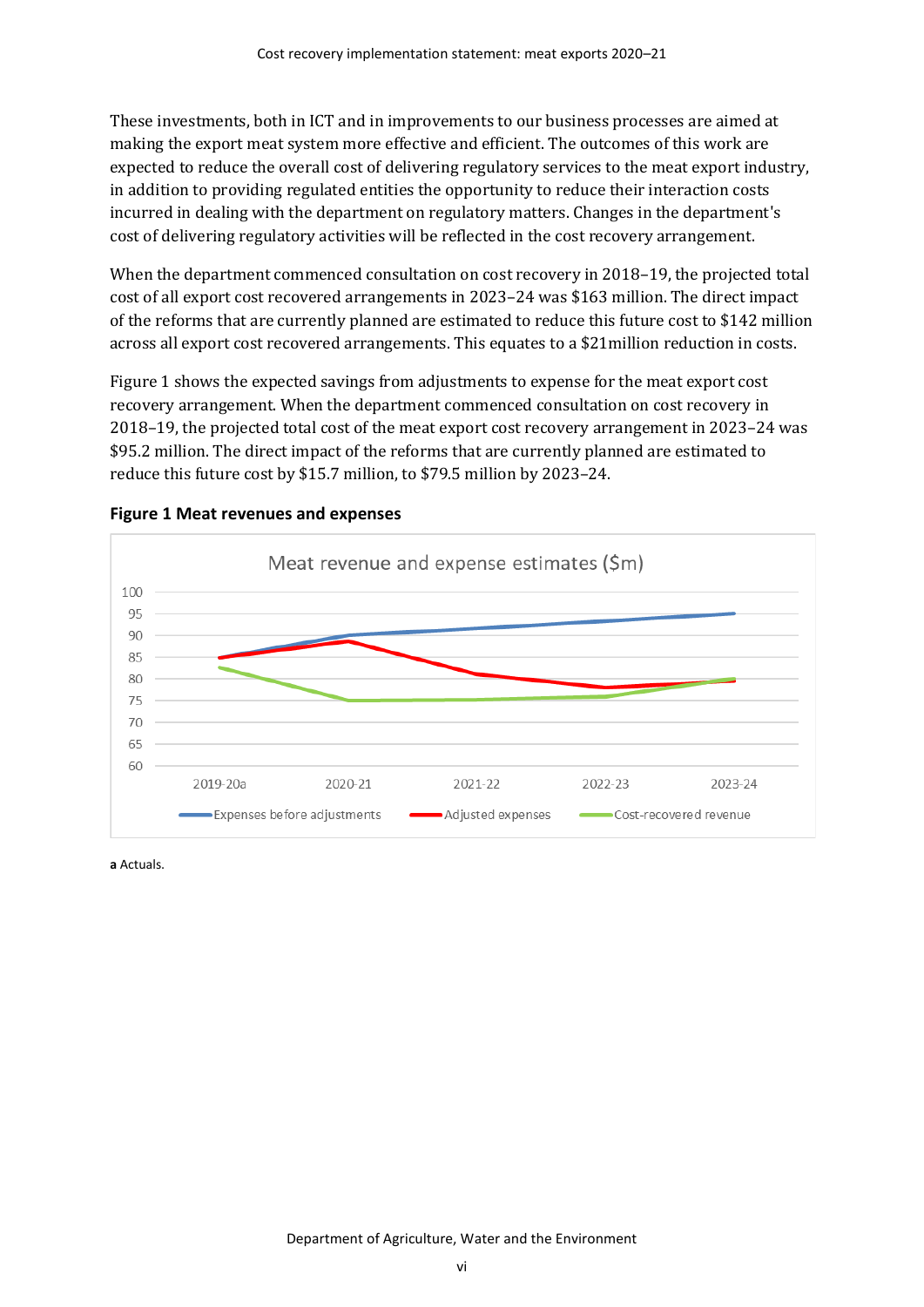# <span id="page-6-0"></span>1 Introduction

# <span id="page-6-1"></span>**1.1 Purpose of this CRIS**

This CRIS details the cost base and pricing structure for the meat export cost recovery arrangement and incorporates the impacts of the Busting Congestion for Agricultural Exporters package and the More Efficient and Sustainable Export Regulation measure announced in the 2020–21 Federal Budget.

The government is investing in modernising and reforming export regulatory services which will impact the cost base over time for all export cost recovery arrangements. Agriculture and food exporters and producers will be assisted through the modernisation and reform process with a freeze in fees and charges in 2020–21, and gradual increases from 2021–22 to 2023–24. The government has committed \$71.1 million to improve the financial sustainability of export certification services by returning to full cost recovery of these services over time. A stepped return to full recovery will enable reforms to be rolled out while maintaining existing systems.

The key purpose of this CRIS is to:

- Baseline the meat export cost recovery arrangement expense for the regulatory activity against which progress of these reforms can be measured and changes transparently explained.
- Describe the freeze in fees and charges in 2020–21, and stepped increases from 2021–22 through to 2023–24.

An updated CRIS will be released for consultation in the first quarter of 2021 and updated annually. The annual CRIS will provide a summary of the previous year's financial performance, and description of deviations from forecast, provide an update of forward year cost base expectations and any consequential changes to charges required to ensure the arrangement remains financially balanced.

This methodology will provide a transparent description of the impact of the reforms and a record of changes to the cost base that will be able to be tracked over time.

This CRIS describes the impact of government decisions on charges as they were outlined in the previous 2015 CRIS. The proposed charging options and cost allocation approaches discussed in previous consultation have not been included in this CRIS – but will be considered in the next CRIS update. A subsequent CRIS update in 2021–22 will also reprofile demand for services and reflect the impact of reforms (further detail on likely changes to charging are detailed in [section](#page-9-0) 2).

## <span id="page-6-2"></span>**1.2 Path to full cost recovery**

The government is freezing fees and charges for 2020–21 at current prices. From 2021–22, prices will be gradually increased to return all arrangements to full cost recovery in 2023–24.

The government is investing \$71.1 million over 3 years from 2020–21 to maintain essential export regulatory services across all export cost recovered arrangements while prices are gradually increased.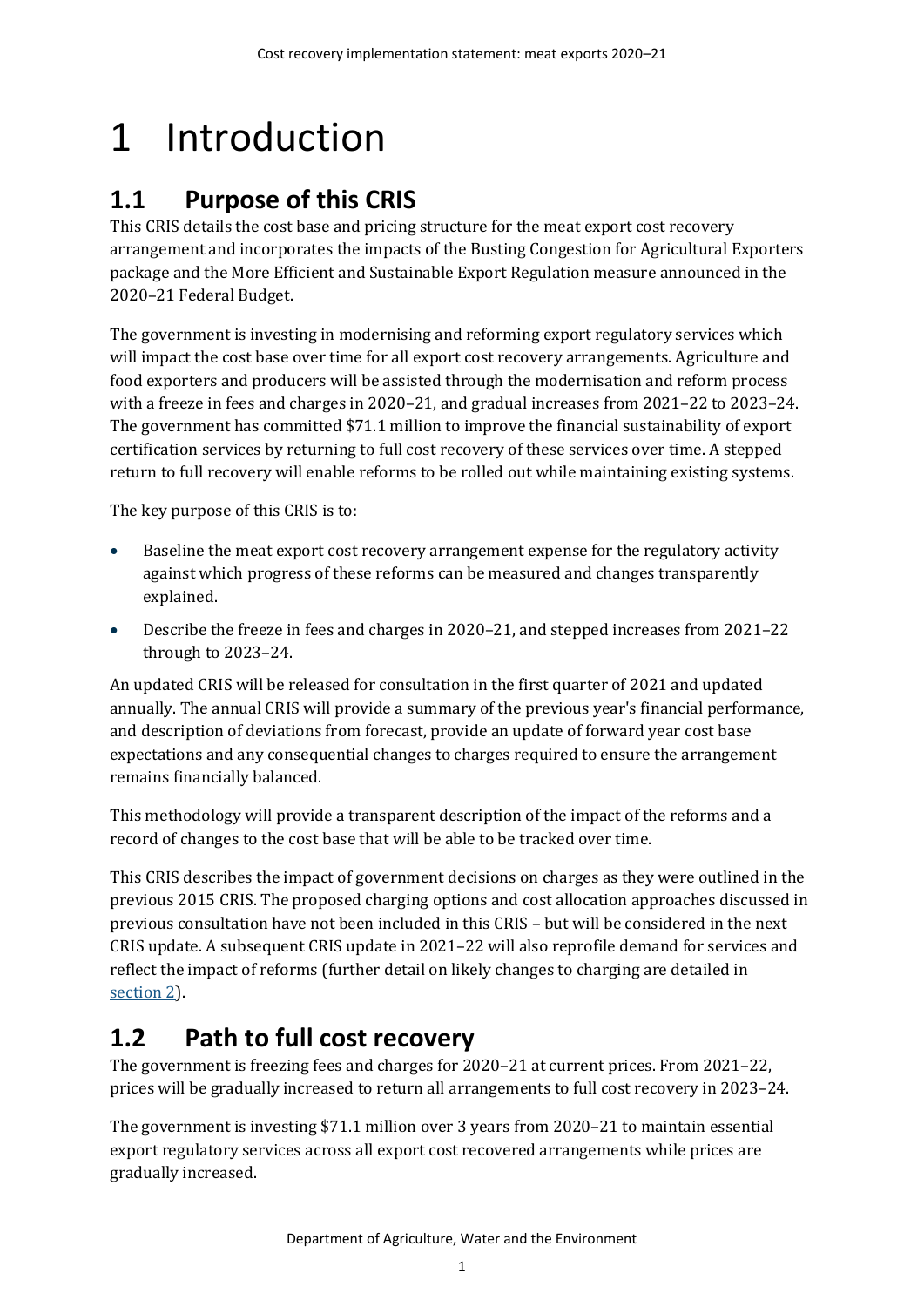This is part of a \$328 million investment over 4 years from 2020–21 that also includes reforms to deliver an estimated annual cost reduction of \$21.4 million from 2023–24 across all export cost recovered arrangements.

The impact of these decisions on meat export cost recovery from 2020–21 to 2023–24 is shown i[n](#page-7-1)

[Table 1.](#page-7-1) The fees and charges are notional only, illustrating the gradual increase of prices supported by the government decisions if no changes are made to the way the department charges for regulatory activity.

<span id="page-7-1"></span>Changes to charging from 1 July 2021 will be described in a separate 2021–22 CRIS to be released for public consultation in the first quarter of 2021.

| Charge                                     | Unit                    | 2020-21<br>$($ \$) | 2021-22<br>$($ \$) | 2022-23<br>$($ \$) | 2023-24<br>$($)$ |
|--------------------------------------------|-------------------------|--------------------|--------------------|--------------------|------------------|
| <b>Charges</b>                             |                         |                    |                    |                    |                  |
| Electronic certificates                    | Per document            | 46                 | 51                 | 54                 | 56               |
| Meat export license                        | Annual                  | 500                | 550                | 581                | 609              |
| Registration application                   | Per application         | 600                | 659                | 698                | 730              |
| Establishment - poultry                    | Monthly                 | 1,250              | 1,373              | 1,453              | 1,521            |
| Establishment - further processing         | Monthly                 | 1,250              | 1,373              | 1,453              | 1,521            |
| Establishment - independent<br>boning room | Monthly                 | 1,250              | 1,373              | 1,453              | 1,521            |
| Establishment - casings                    | Monthly                 | 840                | 923                | 976                | 1,022            |
| Establishment - storage & transport        | Monthly                 | 840                | 923                | 976                | 1,022            |
| Establishment - abattoir                   | Monthly                 | 840                | 923                | 976                | 1,022            |
| Through put - full unit                    | Per full unit<br>animal | 0.70               | 0.77               | 0.82               | 0.86             |
| T1 - Through put - full unit               | Per full unit<br>animal | 0.35               | 0.39               | 0.41               | 0.43             |
| Fee-for-service                            |                         |                    |                    |                    |                  |
| FSMA - additional                          | Monthly                 | 11,843.25          | 13,006             | $\Omega$           | $\Omega$         |
| FSMA - annual                              | Monthly                 | 9,790.75           | 10,753             | 11,377             | 11,909           |
| FSMA - quarter hour planned                | Per quarter hour        | 30                 | 33                 | 35                 | 37               |
| FSMA - quarter hour unplanned              | Per quarter hour        | 30                 | 33                 | 35                 | 37               |
| OPV - annual                               | Monthly                 | 15,199.50          | 16,693             | 17,661             | 18,488           |
| OPV - quarter hour planned                 | Per quarter hour        | 39                 | 43                 | 46                 | 48               |
| OPV - quarter hour unplanned               | Per quarter hour        | 39                 | 43                 | 46                 | 48               |
| Audit                                      | Per quarter hour        | 30                 | 33                 | 35                 | 37               |
| Veterinary audit                           | Per quarter hour        | 108                | 119                | 126                | 132              |
| Electronic certificates                    | Per document            | 3                  | 4                  | 4                  | $\overline{4}$   |
| Manual certificates                        | Per document            | 100                | 110                | 117                | 122              |
| Replacement certificates                   | Per document            | 500                | 550                | 581                | 609              |
| Organics <sup>a</sup>                      |                         |                    |                    |                    |                  |

<span id="page-7-0"></span>**Table 1 Meat fees and charges for 2020–21 and illustrative prices for 2021–22 to 2023–24**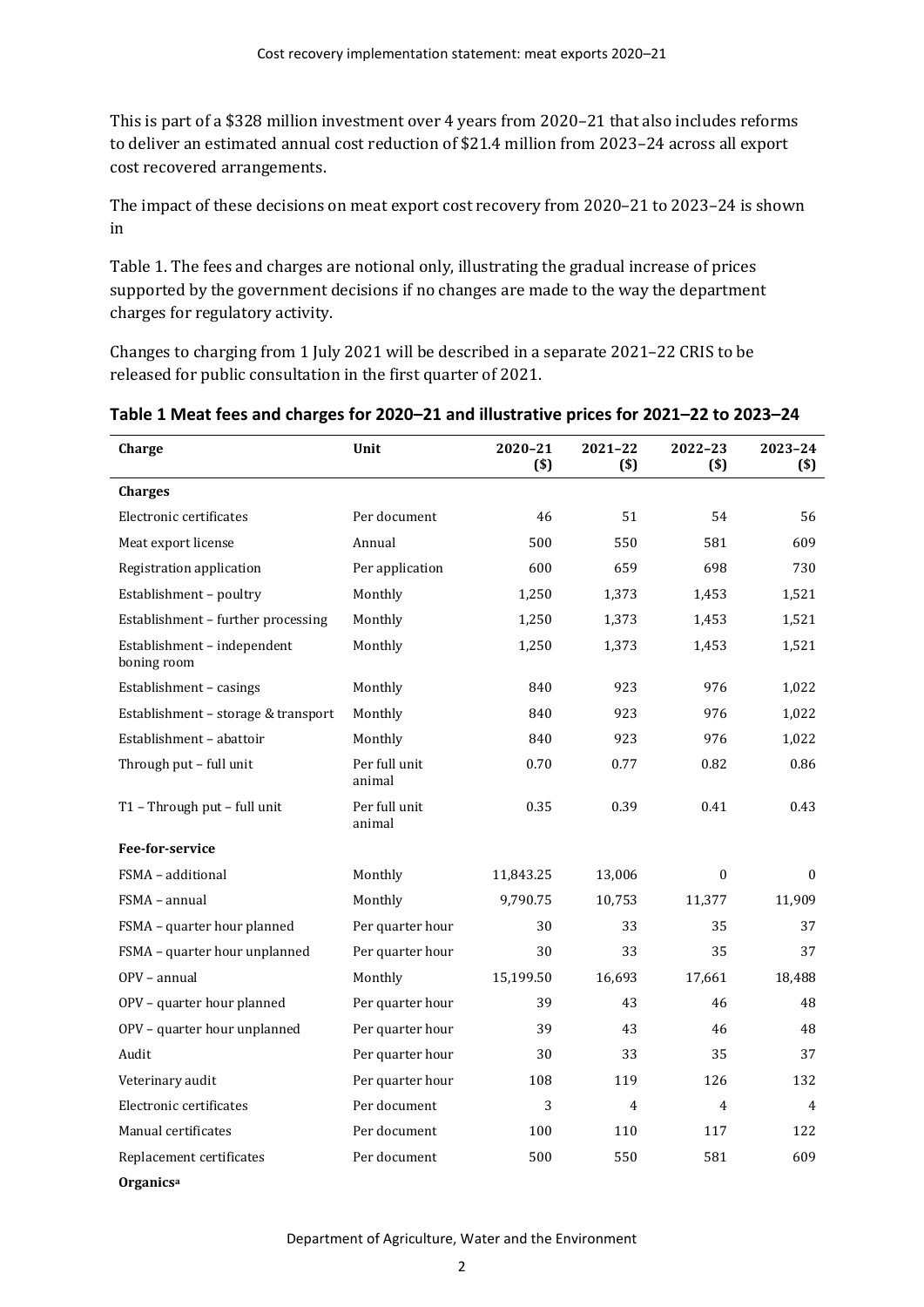| Charge                          | Unit                           | 2020-21<br>(\$) | 2021-22<br>(\$) | 2022-23<br>(\$) | 2023-24<br>$($ \$ |
|---------------------------------|--------------------------------|-----------------|-----------------|-----------------|-------------------|
| Organic certifying organisation | Annual (charged)<br>quarterly) | 7.500           | 8.237           | 8.715           | 9.123             |

**a** Organic certifiers support a small number of exporters in all of the export arrangements (excluding Live Animal Exports) and therefore the expense has been reflected in each CRIS.

Note: Forward year prices shown are for illustrative purposes only. The 2021–22 CRIS will describe the changes to fees and charges for 2021–22 to 2023–24.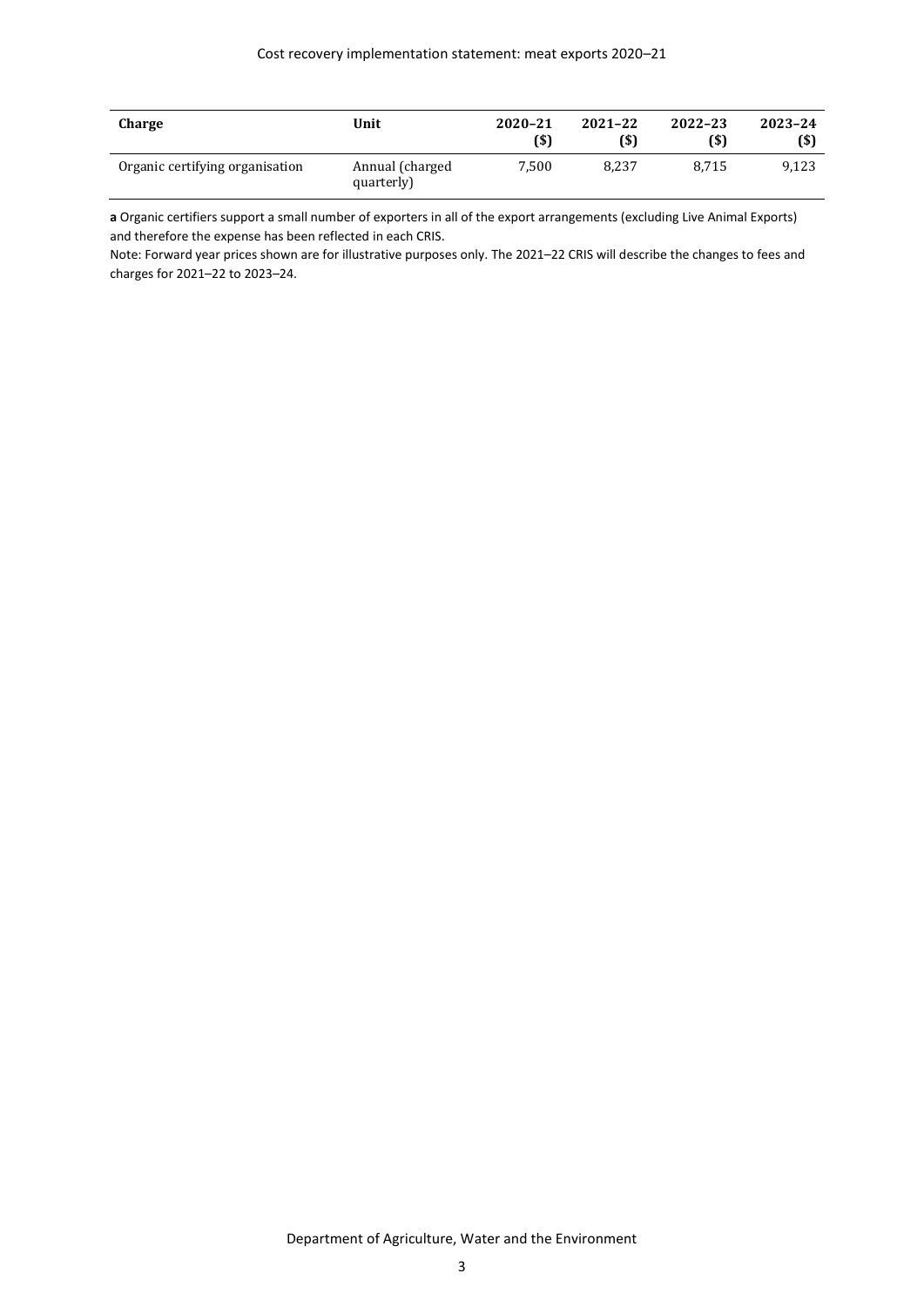# <span id="page-9-0"></span>2 CRIS updates

In accordance with the Australian Government Cost Recovery Guidelines (CRGs), the meat exports CRIS will be updated annually to report on financial and non-financial performance and revised 4-year forecasts. This annual update will provide an opportunity to measure progress of the reforms as they become quantifiable and to account for any external factors, for example, projected demand for activity.

The department will also report in-year financial performance within the CRIS, periodically reporting performance against the CRIS and explaining any variances. This will provide transparency in reporting for all exporters.

There may be other significant developments warranting a broader review of the cost base or charges. These could include:

- Changes to the regulatory settings of the arrangement, for example through a government policy change or the introduction of new systems or infrastructure.
- Changes to demand for regulatory activity, for example, due to a large part of industry changing its business model or significant change in terms of trade.

Where a CRIS update reveals that the existing fee or charge structure no longer meets the financial or regulatory requirements of the arrangement, the department may propose revised fees and charges. In this circumstance, the CRIS update will be the first step in consultation on changes to prices, followed by opportunities for stakeholder engagement.

This CRIS describes the impact of the busting congestion package has on the meat export cost recovery arrangement. It does not include the price changes proposed during the 2019–20 consultations.

Changes that were proposed during previous industry consultation are expected to feature again in an updated CRIS in the first quarter of 2021. These include:

- Recovering the full cost of delivering Food Safety Meat Assessors (FSMAs) and On-plant Veterinarians (OPVs) including all indirect costs associated with the activity through direct fees for service. This charging methodology will support inspection reform, which sees, with limited exceptions, FSMAs being provided to export establishments only where importing country requirements specify government inspection services.
- Charging a document fee for the assessment of requests to amend or resubmit documents. This charge point would allow us to recover the reasonable costs of exporters amending or re-submitting documents. By recovering these costs and ensuring that those causing this expense are appropriately charged for it, we aim to reduce re-work and incentivise exporters to submit suitably completed documents.
- Charging a single multicommodity standard audit rate across all export cost recovery arrangements to reflect the multiskilled workforce and simplify arrangements for industry.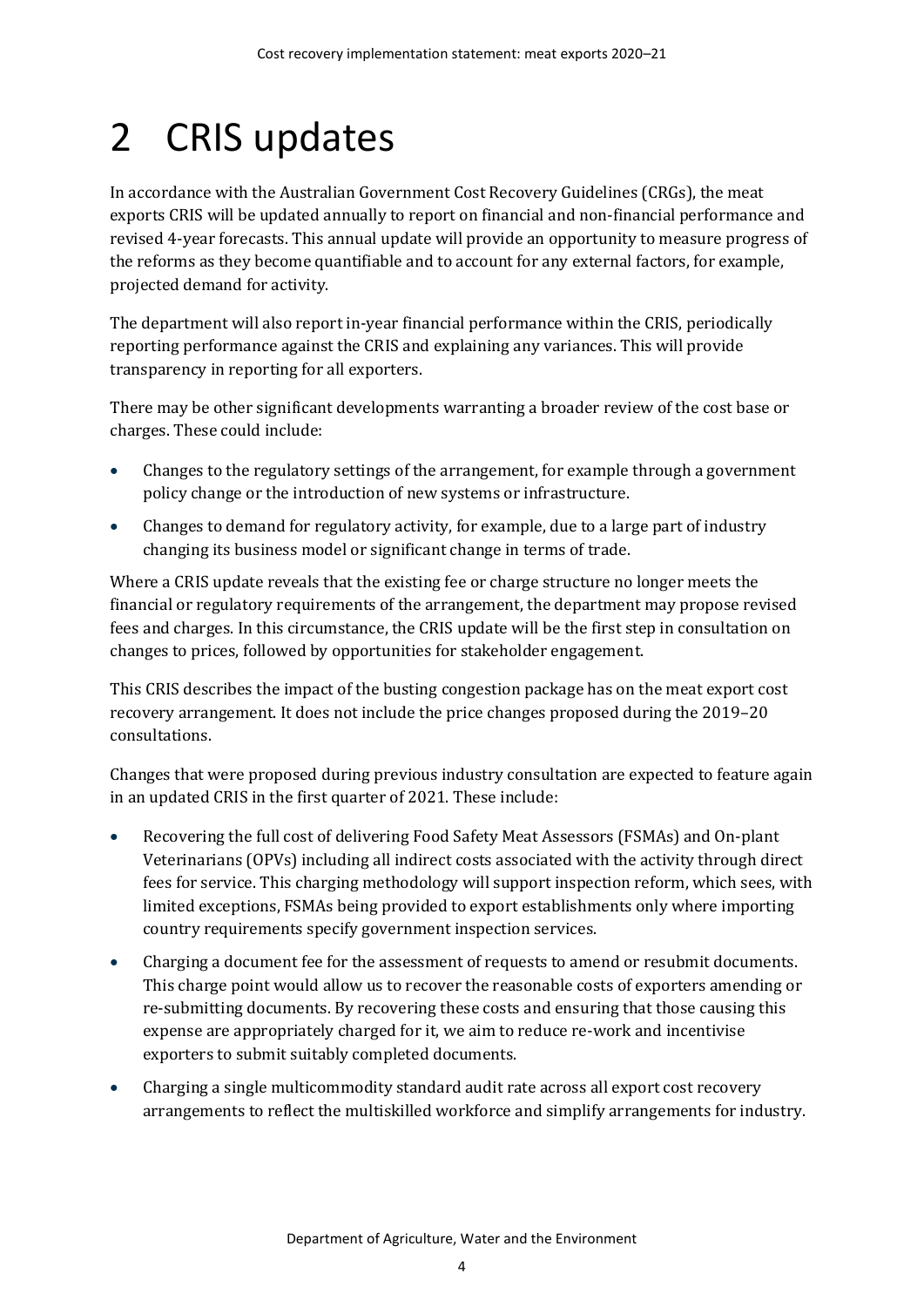# <span id="page-10-0"></span>3 Reforms

# <span id="page-10-1"></span>**3.1 Busting congestion for all agricultural exporters**

The Australian Government announced the Busting Congestion for Agricultural Exporters package in the 2020–21 Budget which includes reforms to slash unnecessary red tape to get products to export markets faster and support jobs in rural and remote Australia.

The package, worth over \$328 million over 4 years from 2020–21, includes the following measures that are relevant to this CRIS.

### **3.1.1 Digital services to take farmers to markets**

The centrepiece of the reform package is the Digital Services to Take Farmers to Markets measure, which will invest \$222 million to modernise Australia's agricultural export systems by slashing red tape and improving regulation and service delivery for our producers and exporters. This measure will transition our systems online and provide a single portal for transactions between exporters and government, streamlining processes for exporters and helping them experience faster and more cost-effective services.

### **3.1.2 Building a more competitive meat industry**

The Building a More Competitive Meat Industry measure invests \$10.9 million to modernise the meat export regulatory system to strengthen Australia's reputation as a provider of high-quality safe meat, underpinned, and verified by, a robust regulatory system.

The modernisation projects will:

- keep Australia's export systems world leading
- reduce the meat processing industry's regulatory burden
- introduce new regulatory assurance that targets higher risk export processes and or exporters and rewards high levels of compliance
- introduces flexible assurance methods, including through the better use of technology, to reduce cost and help meat exporters to better compete internationally.

The estimated cost base reduction for the export meat arrangement is currently estimated at \$15.64 million over 4 years to 2023–24. The department is working with the industry consultative committee to further define these savings, which will be influenced by industry uptake of reform measures.

### **3.1.3 Improving regulation post–COVID-19**

The Improving Regulation Post–COVID-19 measure will capitalise on new ways of working that were developed during the government's response to COVID-19.

The measure includes:

• Working with trading partners and international standard setting organisations to embed, where appropriate, alternative regulatory approaches such as technology supported auditing, and to promote wider utilisation of e-certification.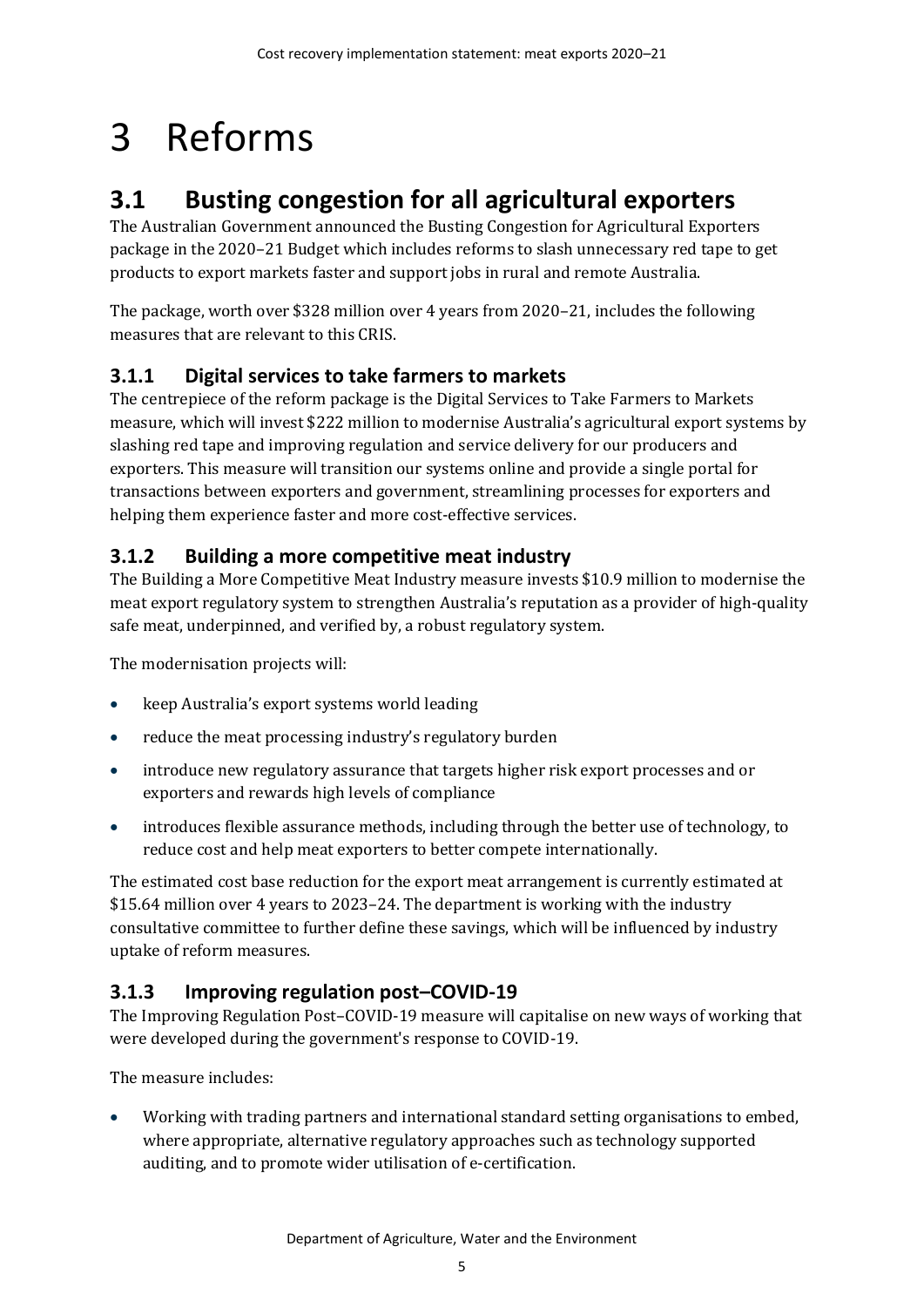- Assignment of dedicated case managers to support new agriculture exporters, including seafood, grains, dairy and NPG, to allow them to navigate and meet regulatory requirements to get on the front foot to enter markets. Support existing exporters to expand and diversify their market opportunities by assisting them to more easily navigate export regulatory processes for example registration process (\$3.7 million over 2 years).
- Capacity to develop and implement a risk based, targeted, approach to the regulation of the live animal and seafood export industries that supports compliant exporters and focuses on non-compliant operators (\$2.3 million over 2 years). The initiatives will consider increased use of new technologies including for on-vessel audit. Key to the successful deployment of technology will be the collaborative development of feasible options between the department, industry bodies and individual operators.

## <span id="page-11-0"></span>**3.2 Meat arrangement cost base following reforms**

These reforms are an opportunity for government and industry to work in partnership to lower the cost base of export arrangements. While possible efficiency measures have been identified, the cost reduction of these measures needs to be monitored as measures are implemented and will only be achieved with ongoing efforts from the department and industry. This will require an iterative approach to manage the cost base over the forward estimates. We will work with industry to achieve these outcomes.

[Table 2](#page-11-1) shows the cost base with and without adjustments to expense and forecast revenue for the meat arrangement and it describes:

- the cost base per the draft CRIS from the 2019–20 consultation
- adjustments to that cost base from the busting congestion package.

#### <span id="page-11-1"></span>**Table 2 Meat cost base with and without adjustments to expense and expected cost recovered revenue**

| <b>Expense base</b>                                   | Unit | 2020-21     | 2021-22      | 2022-23        | 2023-24      |
|-------------------------------------------------------|------|-------------|--------------|----------------|--------------|
| Expenses - no adjustments                             | \$   | 90,092,330  | 91,754,604   | 93,447,346     | 95,182,874   |
| Total cost reduction from<br>adjustments              | \$   | (1,429,545) | (10,616,674) | (15, 351, 294) | (15,634,679) |
| Expected expenses after<br>adjustments                | \$   | 88,662,786  | 81,137,930   | 78,096,052     | 79,548,195   |
| Revenue from cost<br>recovered regulatory<br>services | \$   | 75,130,979  | 75,325,481   | 75,991,636     | 80,058,887   |
| Appropriation funding                                 | \$   | 13,531,806  | 5,812,449    | 2.104.416      | n/a          |
| Total revenues                                        | \$   | 88,662,786  | 81,137,930   | 78,096,052     | 80,058,887   |
| Expenses less revenues                                | \$   |             |              |                | (510,692)    |
| Appropriation funding as %<br>of expenses             | $\%$ | 15          | 7            | 3              | n/a          |

**n/a** Not applicable.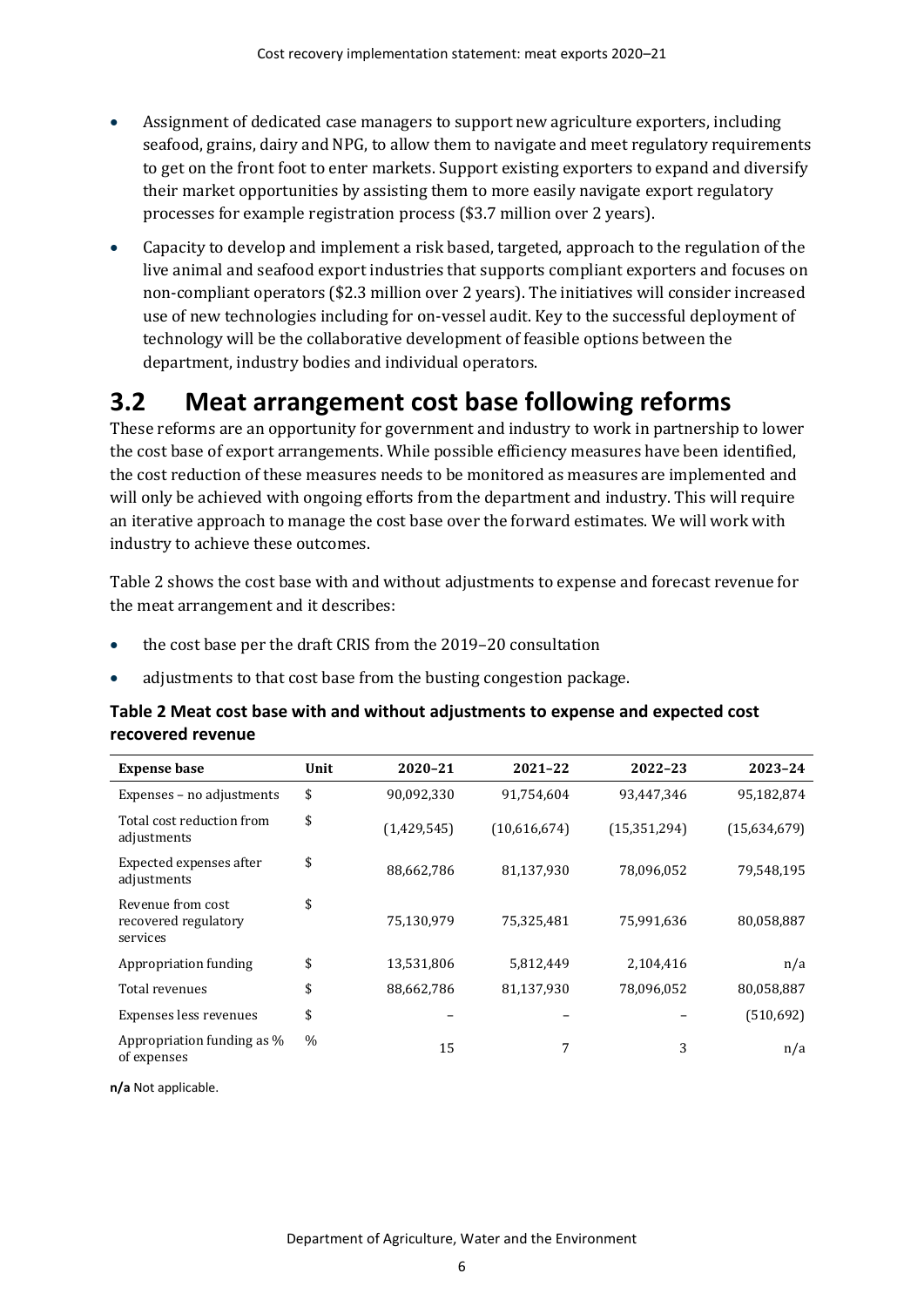# <span id="page-12-0"></span>4 Policy and statutory authority to cost recover

Under the Australian Government charging framework (charging framework), cost recovery requires both policy approval and statutory authority. The following sections provide information on government approval of regulatory charging for export regulatory services and the legislation that enables the department to collect fees and charges.

# <span id="page-12-1"></span>**4.1 Description of the regulatory activity**

Agriculture, food and fibre exports are regulated in accordance with *Export Control Act 1982* and associated legislative framework (for more information see [section 4.4\)](#page-13-1).

To certify a product's compliance with Australia's export requirements and the importing country requirements, we undertake a range of activities, including:

- Developing, implementing and monitoring of operational policy and systems that ensure compliance with Australian export controls and any importing country requirements. These activities serve to maintain the eligibility of commodities for export from Australia and to protect and promote Australia's reputation for premium agricultural goods, while maintaining existing and seeking increased market access opportunities.
- Providing inspection, auditing, and enforcement activities to ensure that the production, storage, handling and transportation of meat products intended for export comply with the conditions of the Australian export controls and any additional requirements imposed by an importing country.
- Issuing permits, export certification and other documentation necessary to confirm compliance with the Australian export controls and any additional importing country requirements.
- Managing quota allocation and quota certification to enable exporters to access tariff rate concessions offered under trade agreements.
- Providing support through our overseas counsellors relating to detained consignments, government certification and other issues which result in goods being held at the border.
- Providing scientific and technical advice to improve, maintain or restore market access and to demonstrate adherence to export requirements.
- Enforcing regulation of certified organic goods exported from Australia.

For more information, se[e Export goods controlled by the department.](https://www.agriculture.gov.au/export/controlled-goods)

## <span id="page-12-2"></span>**4.2 Why cost recovery is appropriate**

Cost recovery (regulatory charging) falls within the Australian Government's broader charging framework. Other charges in this framework include commercial charges and resource charges. The type of charge is determined by the characteristics of the activities as described in the charging framework. This provides the overarching framework under which government entities must design, implement and review cost recovery.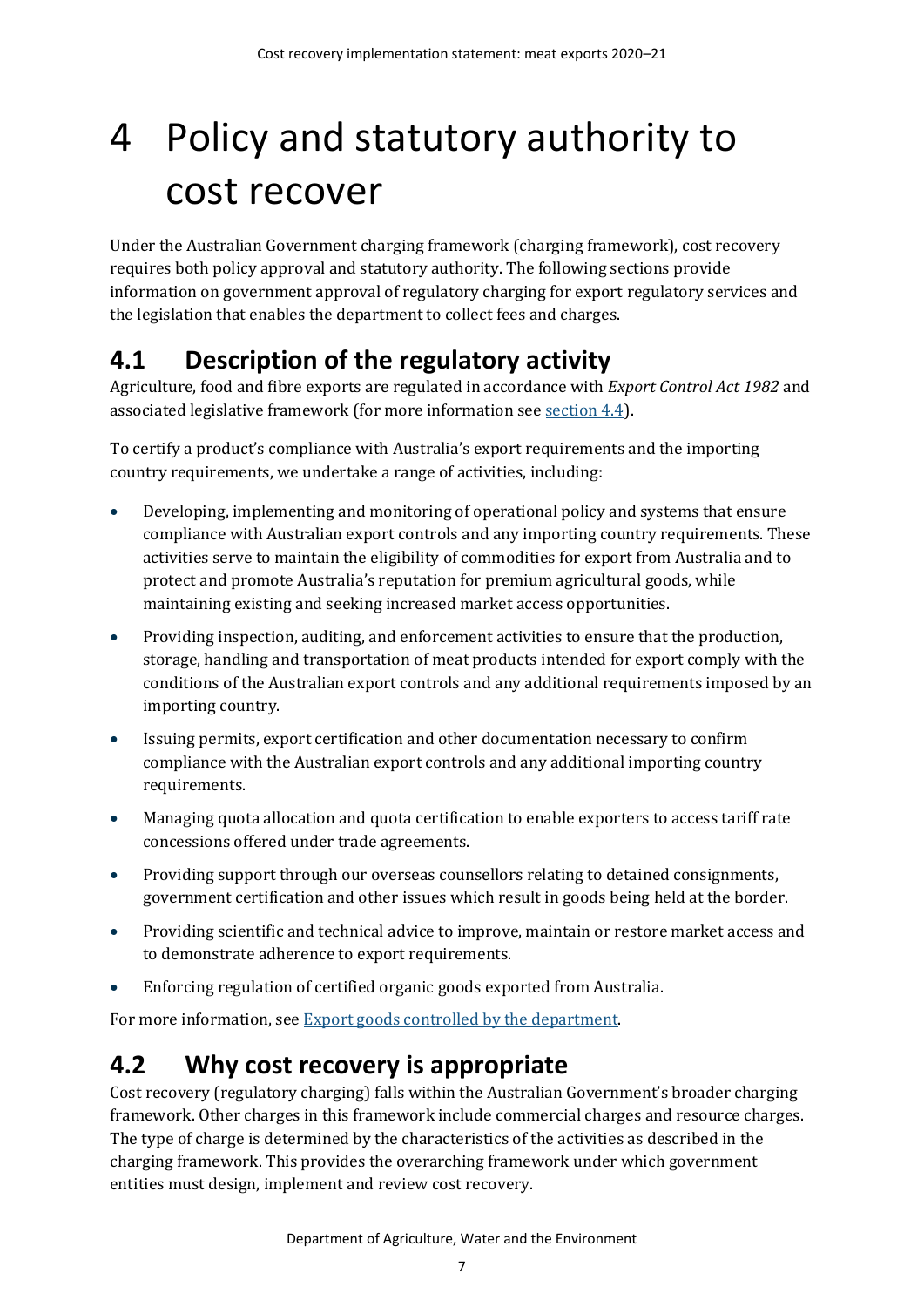Under the charging framework, regulatory charging is appropriate because export regulatory activity is provided to a clearly identifiable group – individuals and organisations that participate in the agriculture, food and fibre export supply chain.

There are additional benefits to funding export regulation through regulatory charging. When a business pays for the activities it receives, the government has an obligation to justify the prices it charges. Regulatory charging also raises awareness of regulated entities of how much a regulated activity costs.

For these reasons, the government has determined regulatory charging to be the most appropriate mechanism for funding export certification. We have reviewed regulatory charging of export regulatory activities, consistent with the charging framework.

# <span id="page-13-0"></span>**4.3 Government policy approval to cost recover the regulatory activity**

Policy authority for regulatory charging for export certification activities was reaffirmed in the 2020–21 Budget when the government announced the Busting Congestion for Agricultural Exporters package. The package sets out a period of partial cost recovery from 2020–21 to 2023–24 before a return to full cost recovery by 2023–24, while a series of reforms to improve efficiency and lower costs are implemented.

## <span id="page-13-1"></span>**4.4 Statutory authority to charge**

Fees and levies for export certification are recovered under separate statutory authority.

### **4.4.1 Cost recovery fees**

Section 25 of the *Export Control Act 1982* provides the power to impose fees in relation to a range of export activities and with administering certain quotas. The specific amounts are set out in the Export Control (Fees) Order 2015.

The *Australian Meat and Live-stock Industry Act 1997* and subordinate legislation provides the power to impose fees in relation to an application for an export meat licence.

Amendments to, or new, subordinate legislation provide authority for the fees detailed in this CRIS to be established. These and other delegated instruments include descriptions of the charging points.

### **4.4.2 Cost recovery levies**

Cost recovery levies as described in the Australian Government Cost Recovery Guidelines (CRGs) are implemented for export certification regulatory activity through charging legislation. The following Acts and subordinate legislation include descriptions of the charging points:

- *Export Charges (Collections) Act 2015*
- *Export Charges (Imposition Customs) Act 2015*
- *Export Charges (Imposition Excise) Act 2015*
- *Export Charges (Imposition General) Act 2015*
- Export Charges (Imposition General) Regulation 2015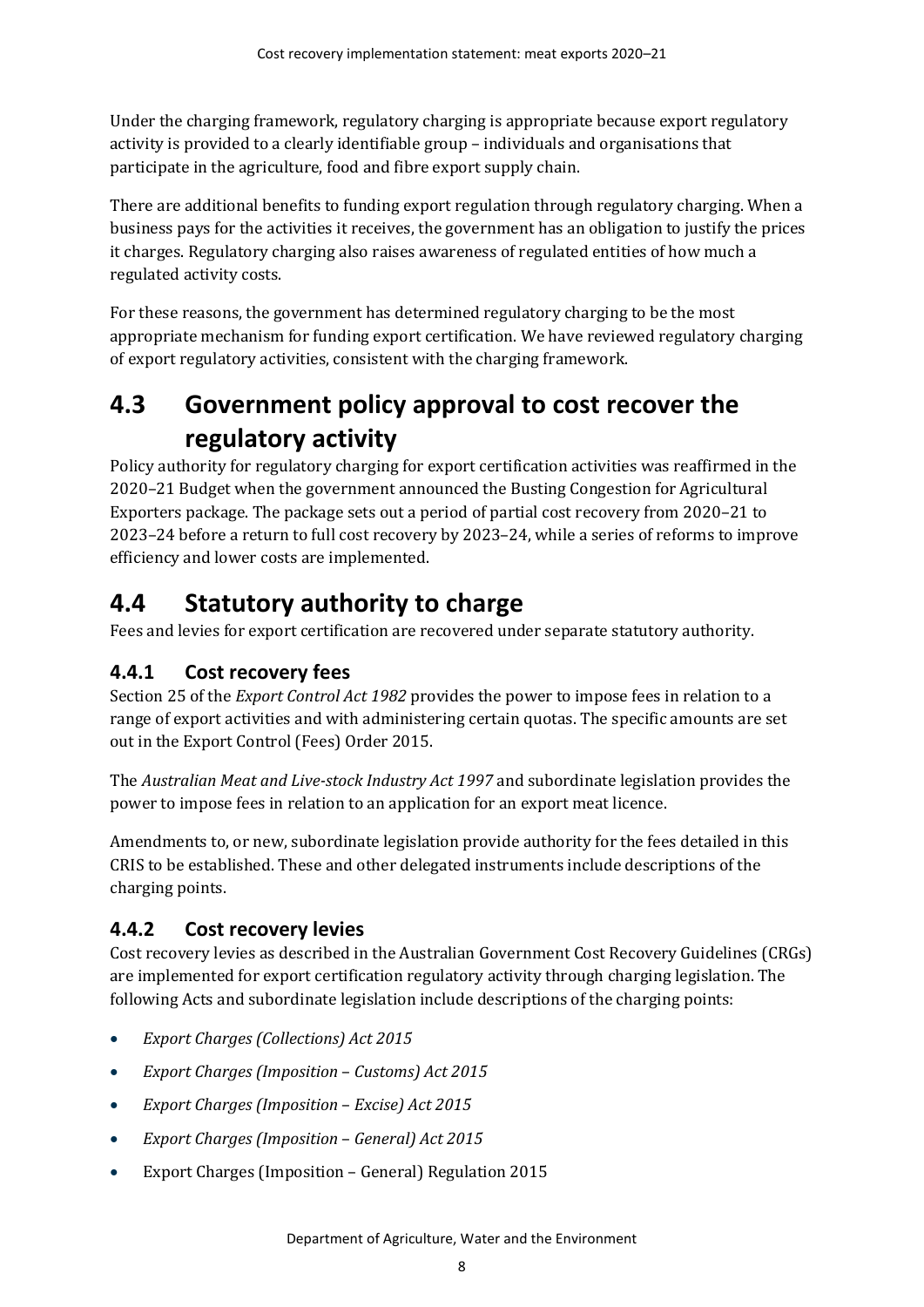- Export Charges (Imposition Customs) Regulation 2015
- Export Control (Fees) Order 2015

#### **4.4.3 New legislative framework**

The *Export Control Act 2020* commences 28 March 2021, consolidating export functions from the *Export Control Act 1982* and *Australian Meat and Live-stock Industry Act 1997* into a new legislative framework. The new legislative framework will be more relevant, responsive, and efficient for exporters, farmers and other primary producers. The export framework will continue to provide strong regulation, while removing duplication and ensuring consistency across commodities where possible. The new legislation supports existing policy, while providing flexibility for different approaches to the regulation of exports in the future.

No changes to the cost base have been identified at this time because of the implementation of the new legislative framework, but changes to our regulatory approach could affect cost recovery. Any impacts will be reviewed when or if changes are implemented and incorporated in an updated CRIS as appropriate.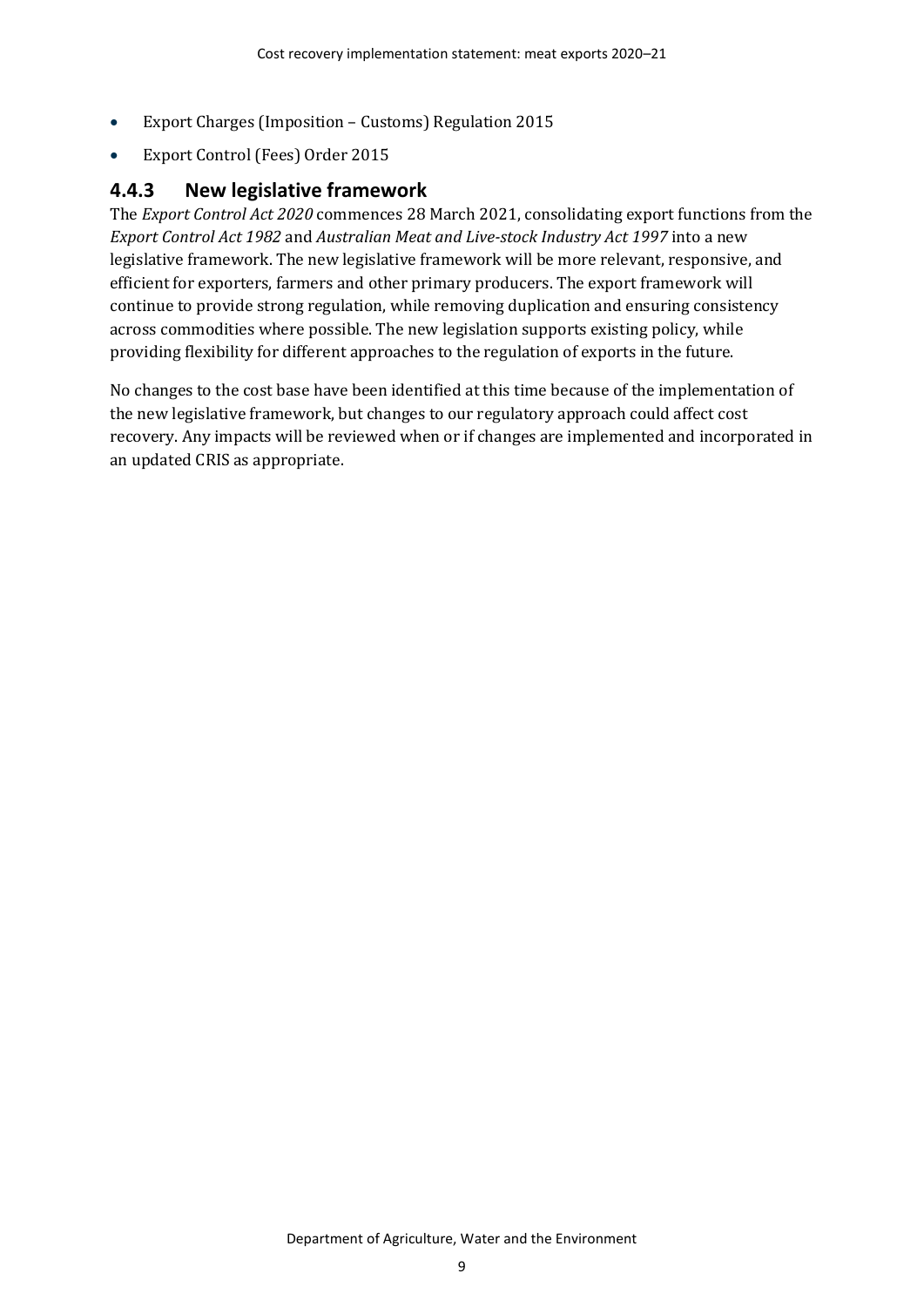# <span id="page-15-0"></span>5 Cost recovery model

## <span id="page-15-1"></span>**5.1 Outputs and business processes of the regulatory charging activity**

The key policy objectives for our cost recovery arrangements are to:

- safeguard Australia's animal and plant health status to maintain overseas markets and protect the economy and environment from the impact of exotic pests and diseases, through risk assessment, inspection and certification, and the implementation of emergency response arrangements for Australian agricultural, food and fibre industries.
- support more sustainable, productive, internationally competitive and profitable Australian agricultural, food and fibre industries through policies and initiatives that promote better resource management practices, innovation, self–reliance and improved market access.

Our cost recovery arrangements describe how we use resources (such as people, IT, property and equipment) to undertake business processes (regulatory activities), which enable us to provide outputs that meet our policy objectives [\(Figure 2\)](#page-15-2).

| <b>Resources</b>                                                                                                                                                                                                                                               | <b>Business processes</b><br>(regulatory activity)                                                                                                                                                                                                                                                                                          | <b>Outputs</b>                                                                                                           |
|----------------------------------------------------------------------------------------------------------------------------------------------------------------------------------------------------------------------------------------------------------------|---------------------------------------------------------------------------------------------------------------------------------------------------------------------------------------------------------------------------------------------------------------------------------------------------------------------------------------------|--------------------------------------------------------------------------------------------------------------------------|
| • Human resources<br>• Information system<br>resources<br>• Properties<br>• Equipment<br>• Telecommunication systems<br>• Other tangible resources<br>such as fleet vehicles and<br>equipment<br>• Other intangible resources<br>such as intellectual property | • Workforce and business<br>management<br>• Business systems<br>administration<br>• Stakeholder engagement<br>• Policy and instructional<br>material<br>• Business improvement<br>• Risk management<br>• Verification<br>· Incident management<br>• Investigation support<br>• Corrective action<br>• Inspection<br>• Assessment<br>• Audit | • Annual registration<br>• Export documentation<br>• Licence<br>• Application<br>· Inspection<br>• Assessment<br>• Audit |

#### <span id="page-15-2"></span>**Figure 2 Outputs and business processes of our regulatory charging activity**

The processes listed in [Figure 2](#page-15-2) are described in  $\Delta$  Appendix  $\Delta$  and are grouped into 4 categories of activities:

- 1) Program management and administration administrative activities that support and deliver our export certification commitments.
- 2) Assurance activities that mitigate risks to collective user groups by assessing departmental controls of systems and processes to ensure they operate in accordance with their intended design.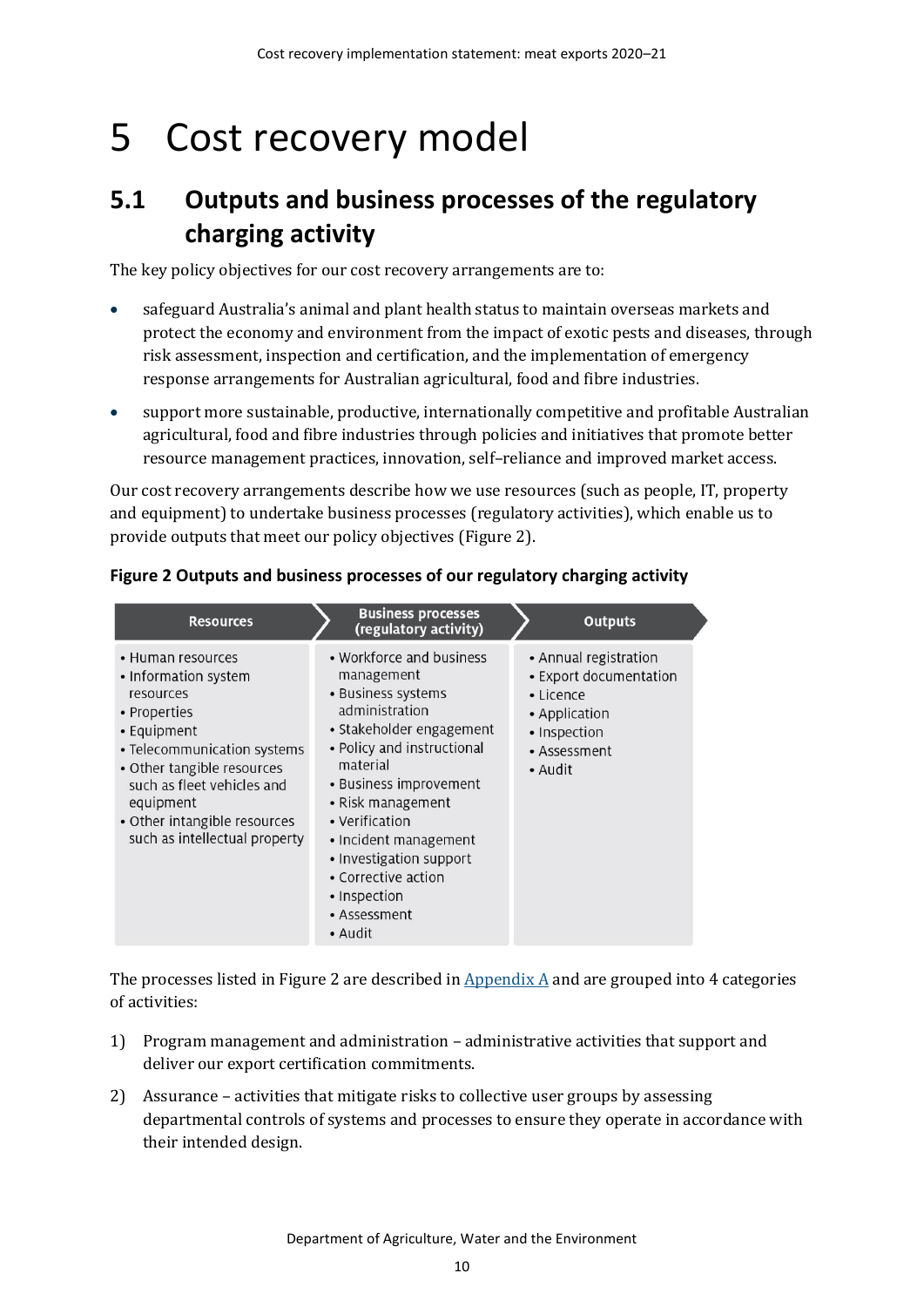- 3) Incident management activities that respond to incidents concerning alleged breaches of Australian regulation or international import conditions.
- 4) Intervention activities provided directly to an individual, business or organisation to meet export certification requirements.

# <span id="page-16-0"></span>**5.2 Costs of regulatory charging activity**

### **5.2.1 Cost allocation process**

To determine the cost of regulatory activities, we use an activity-based costing (ABC) system. The ABC cost allocation methodology reflects costs incurred through usage of regulatory activities, providing a transparent allocation of costs while also being efficient and effective to administer.

The 2 expense categories are:

- 1) direct expenses these can be directly attributed to the provision of an activity, for example, inspections. They comprise of staff salaries and supplier costs including direct capital expenses.
- 2) indirect expenses these are not directly linked to an activity provided by us. Indirect expenses include corporate employee salaries and overheads such as information technology, finance, human resources costs, and indirect capital expenses.

The cost allocation process apportions the costs of support functions (indirect expense) and direct expense to the processes/activities defined in  $Appendix A$ . We include indirect expenses in the cost base to reflect the systems and processes that exist to help with efficient administration, which the cost-recovered arrangements benefit from. This is the same methodology employed for allocation of indirect costs to appropriated activities, in line with our cost allocation policy.

The ABC system allocates costs in a staged approach:

- 1) Indirect costs such as property, finance, information technology, human resources and divisional executives are allocated to direct cost centres using a cost driver which estimates the relative usage of each of the corporate services. Cost drivers for corporate services include:
	- a) Workpoints distributes costs based on space occupied, with the workpoint count reflecting the space where a person may be able to work.
	- b) FTE distributes costs based on each programme's full-time equivalent staff numbers.
	- c) PC count/IT assets distributes costs based on the number of IT assets in a program.
	- d) Transactions distributes costs based on the number of transactions incurred over a period. This driver is used to allocate expenses related to the functions of accounts receivable and accounts payable.
	- e) Headcount allocates costs based on the number of staff that a program area has as a proportion of the number of staff that are on the department's total staff.
	- f) Custom drivers allocate costs to specific cost centres, primarily based on usage for shared program resources.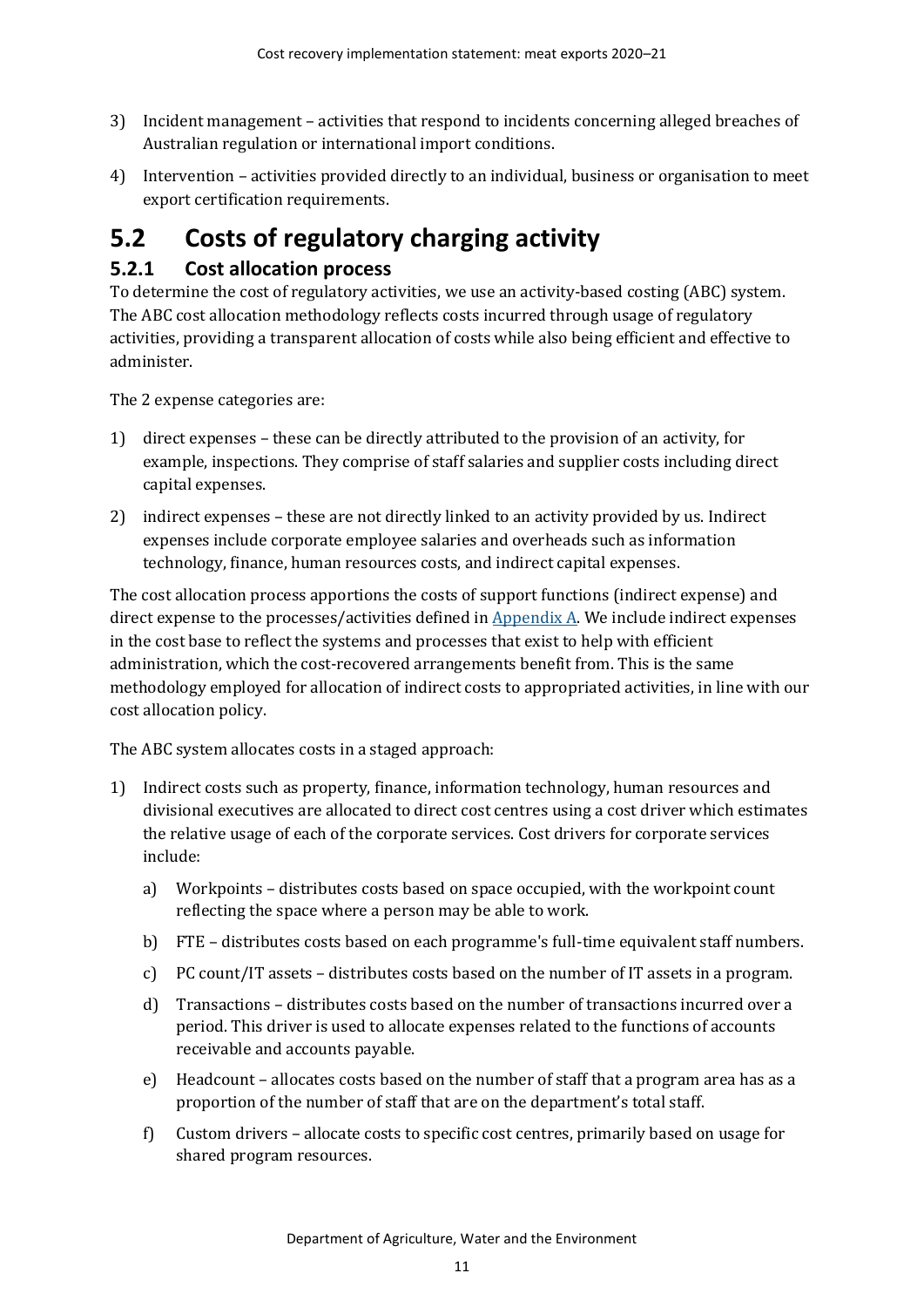Cost drivers are reviewed on an annual basis, or as required. Changes to cost drivers are substantiated through effort or other data.

2) Direct costs (including the indirect costs allocated in step 1) are allocated to the activity and cost-recovered arrangements that best reflects the activity undertaken. Time recording systems allow the accurate allocation of effort to specific activities and arrangements, particularly to intervention activities.

The primary variable used in the allocation of costs to activities is effort. As a result, cost estimates vary with changes in activity. If actual activity levels change during a financial year, the costs allocated to arrangements would require adjustment to align with that effort. We monitor this throughout the year and adjust where necessary.

For example, food safety auditors undertake audits across multiple arrangements. We forecast the number of audits and average time for an audit for each arrangement. The associated costs are allocated to the arrangements and audit function based on total audit hours.

3) Activity/arrangement costs (from step 2) are allocated to charge points which identifies the cost associated with that charge. We use a combination of cost recovery fees and charges. [Figure 3](#page-17-0) shows how we categorise cost-recovered levy and fee activities and outputs.

|                                             | LEVY-RELATED ACTIVITIES                   |                             |
|---------------------------------------------|-------------------------------------------|-----------------------------|
| Program management<br>and administration    | <b>Assurance</b>                          | Incident<br>management      |
| Workforce and<br>business management        | Risk management                           | Incident management         |
| <b>Business systems</b><br>administration   |                                           |                             |
| Stakeholder engagement                      | Verification                              | Investigation support       |
| Policy and<br><b>Instructional Material</b> |                                           |                             |
| <b>Business improvement</b>                 | Surveillance                              | Corrective action           |
|                                             | <b>LEVY-RELATED OUTPUTS</b>               |                             |
| <b>Annual</b><br>registration               | <b>Export</b><br>Licence<br>documentation | <b>Application</b>          |
|                                             | <b>FEE-RELATED ACTIVITIES</b>             |                             |
|                                             | <b>Intervention</b>                       |                             |
|                                             | and the control of the control of the     | <b>REPORT CONTROLLED BY</b> |

#### <span id="page-17-0"></span>**Figure 3 Categories of activities**

|                                                          | Intervention               |                                                      |
|----------------------------------------------------------|----------------------------|------------------------------------------------------|
| Assessment                                               | Inspection                 | Husbandry                                            |
| Issue approval<br>and certification                      | Treatment                  | Audit                                                |
|                                                          | <b>FEE-RELATED OUTPUTS</b> |                                                      |
| Issue approval<br>and certification<br><b>Assessment</b> | Inspection                 | <b>Husbandry</b><br><b>Treatment</b><br><b>Audit</b> |

Department of Agriculture, Water and the Environment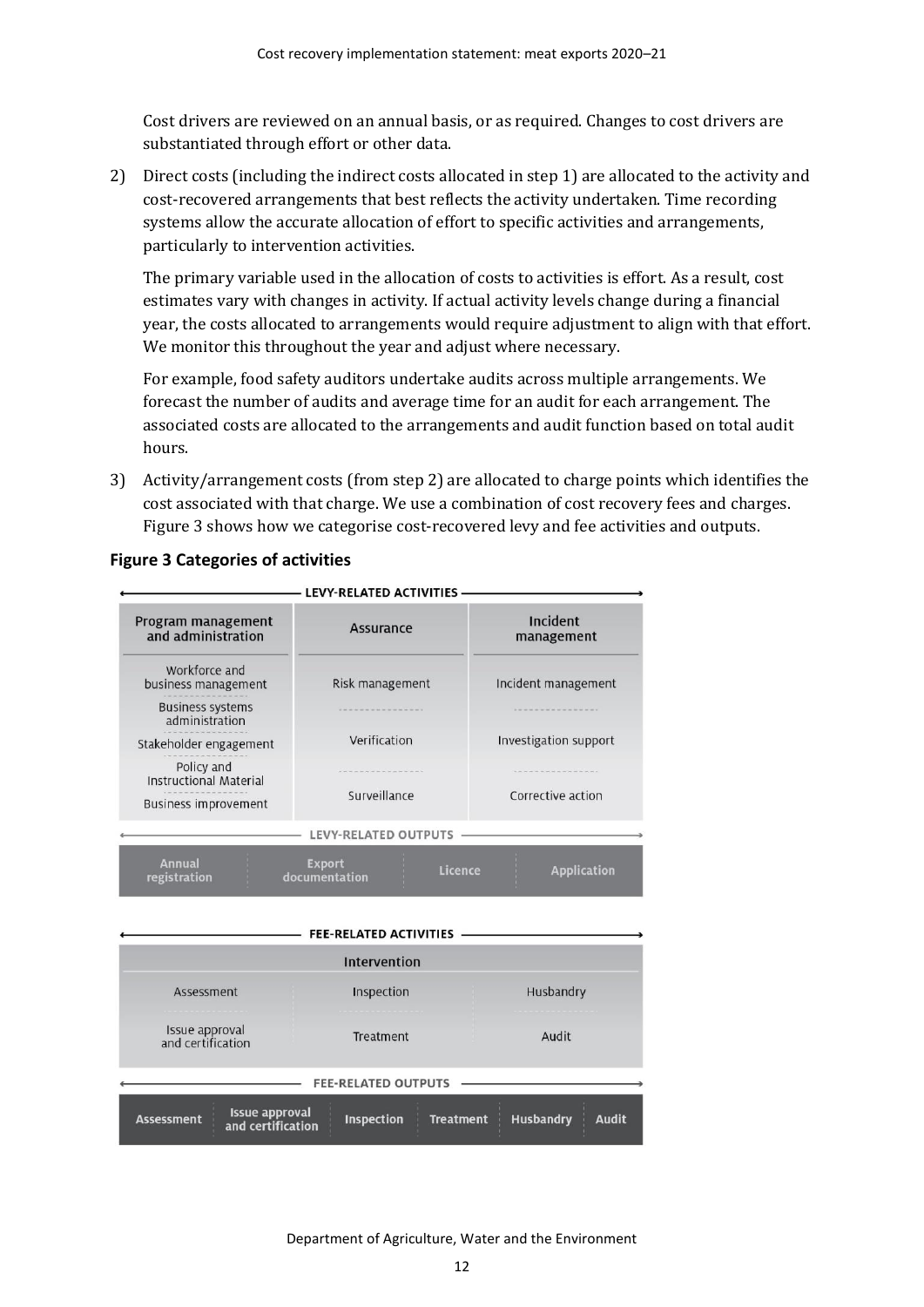# <span id="page-18-0"></span>6 Stakeholder engagement

Stakeholder engagement plays an important role in the development and management of cost recovery arrangements. Our stakeholders have a unique insight into how our regulatory activities impact on their business and help us design efficient cost recovery frameworks for these activities.

This CRIS explains the decisions taken by government and financial outcomes of the measures in the busting congestion package. No changes to fees and charges apply in 2020–21. However, we note you may want to make comment in relation to this CRIS. If you are interested, we ask that you register your interest to participate in our upcoming consultation and in receiving further information and invites to future opportunities to engage.

You are also welcome to make comments on our **Have Your Say page. Any comments you make** will be addressed as part of the consultation process scheduled to take place in early 2021 on the proposed 2021–22 CRIS.

Stakeholder engagement on the development and implementation of reforms from 2021–22 through to 2023 –24 will take place over the course of the annual CRIS update cycle, beginning in February 2021. For further information on the package se[e Busting Congestion for](https://minister.awe.gov.au/littleproud/media-releases/budget-2020-21-backing-farmers-supporting-disaster-recovery-protecting-australians)  [Agricultural Exporters.](https://minister.awe.gov.au/littleproud/media-releases/budget-2020-21-backing-farmers-supporting-disaster-recovery-protecting-australians)

## <span id="page-18-1"></span>**6.1 Industry engagement**

The department has been reviewing the CRIS since 2018–19 including public consultation on a draft in 2019–20 during which the department consulted with the Export Meat Industry Advisory Committee (EMIAC) through the EMIAC Finance and Staffing Subcommittee on development of the draft CRIS.

The committee has been given detailed information on:

- the cost base
- the volume of activities
- the proposed fee and levy structure
- the proposed rates of the fees and charges.

The industry consultative committee indicated a strong view that we must remain committed to continual improvement and the realisation of efficiencies from a number of reform activities we currently have underway.

We consulted widely on the development of a draft CRIS during 2019–20, including through engagement with key stakeholders, a public submission process and face-to-face meetings with stakeholders. For a detailed summary of meat stakeholder feedback se[e Appendix B.](#page-33-0)

In addition to feedback from industry, the department also commissioned an independent review of the efficiency and effectiveness of the department's delivery of export regulatory services. The independent review and the department's response have now been finalised and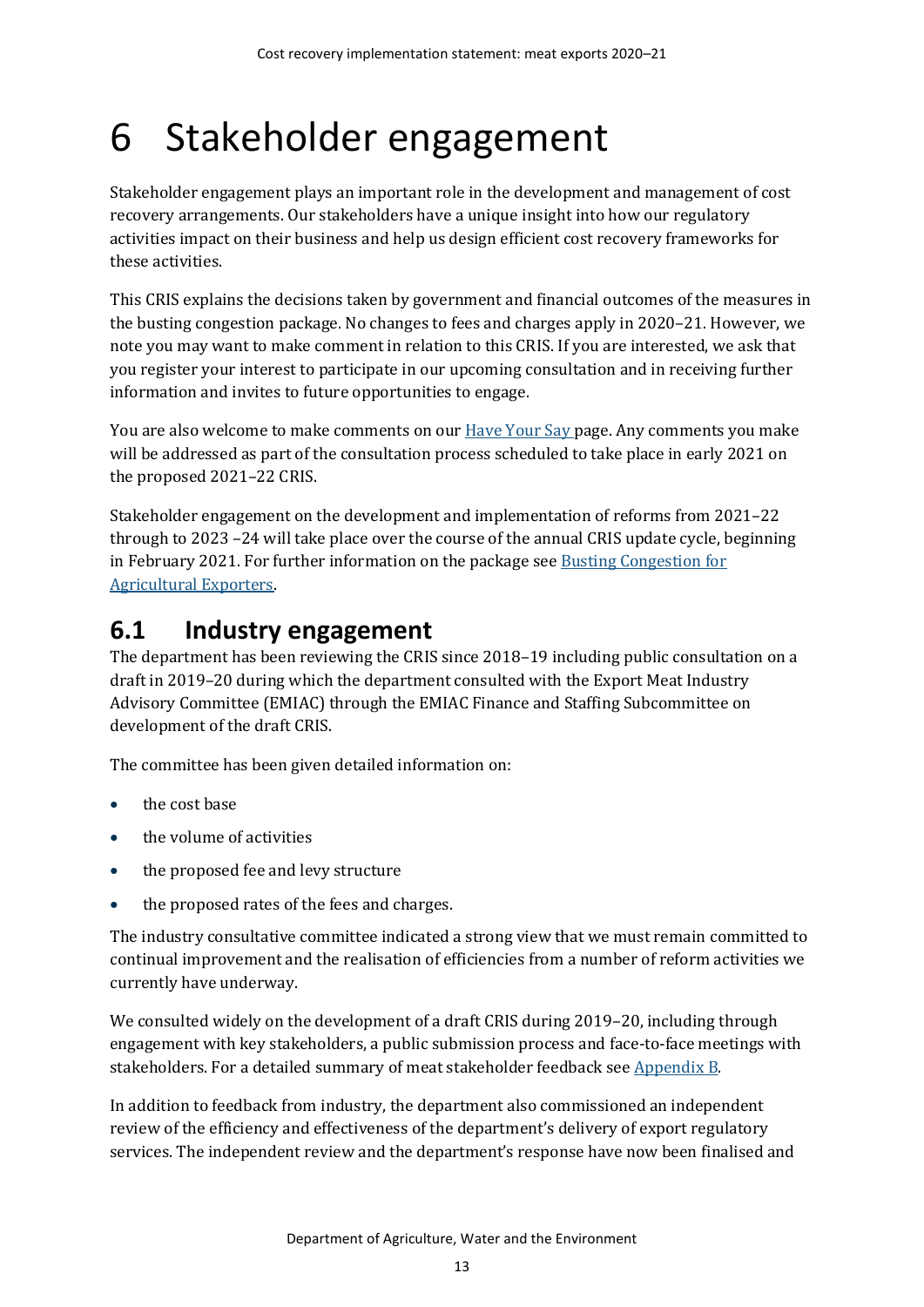are available a[t Independent review of the cost of export certification.](https://www.agriculture.gov.au/fees/cost-recovery/independent-review-cost-export-certification) The independent review was largely conducted as a survey of both internal and external stakeholders.

The independent review was delivered to the department in March 2020. The review found the department's staff to be committed and passionate, working diligently to achieve positive outcomes for industry. It also found that external stakeholders were somewhat satisfied with the department's services and that overarching export market and legislative objectives were often met. A range of recommendations were made to improve efficiency and effectiveness, with each requiring an investment of resources, effort, funding and time to fully implement.

Key messages from stakeholders and the review were:

- Industry wants the department to work to create efficiencies to lower costs.
- Antiquated systems were impeding efficient processing of export consignments.
- The department needed to focus on improvements while still delivering routine regulatory activities.
- Smaller exporters are finding it difficult to enter and compete on the global market without assistance from the government.
- Industry predict increases could cause significant hardships for producers and exporters who are recovering from a period of severe drought and natural disasters.
- If prices need to rise, they should do so in a stepped way, to prevent shocks to business.

Since release of the draft CRIS for public consultation in October 2019, the new Department of Agriculture, Water and the Environment was created in February 2020 through a machinery of government change. As part of this change the department undertook an internal 'Future Department Review' to identify how to maximise the capability of the new department and fully realise the opportunities it presents. A subsequent change process is now underway.

#### **6.1.1 Meat exports stakeholder engagement**

Meat industry consultation has been primarily through the EMIAC Finance and Staffing Subcommittee. Key topics covered through the consultation process included: past financial performance (including drivers of key variances); cost base; pricing structure; cost recovery reserve and use of remissions. Key points discussed are presented in this section.

#### **Past financial performance**

We provided additional information requested by industry on the key drivers for the changes to expense since 2011–12 for the meat exports cost recovery arrangement.

#### **Cost base and pricing structure**

Industry have raised ongoing concerns about the increased cost base since the previous CRIS. While much of this increase in cost is consistent with increasing demand for departmental regulatory services, improvements in efficiency and effectiveness of the program will be supported by outcomes of the governments busting congestion package.

Industry has stated its opposition to the 2018–19 Budget measure to expand cost recovery to include scientific, technical and enforcement activities.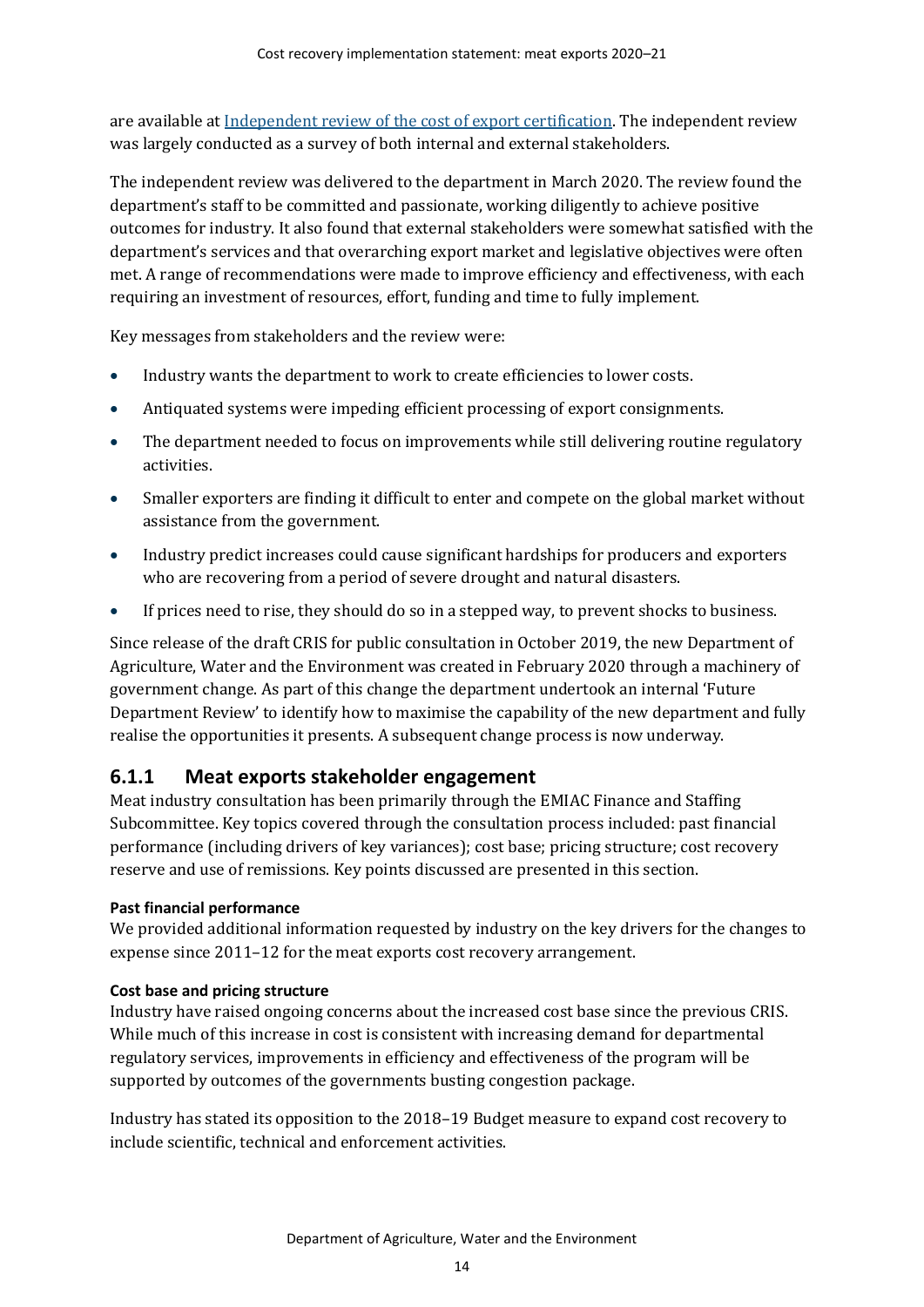Some industry members feel the proposed models do not appropriately consider small exporters/establishments, suggesting the department creates a tiered charging structure based on the size of businesses or volume of export.

We acknowledge the varying size of businesses operating within the industry sector and note this suggestion is primarily based on levy charges which reflect the cost of regulatory activity provided to the sector rather than to an individual. Consistent with the CRGs, we have aligned expense with the effort associated with the different registration types.

#### **Cost recovery reserve and use of remissions**

Industry members' view of our current remission approach is that it should be continued, to enable over-recoveries to be managed. However, our preference is for prices to be set reflective of effort and consumption of resources.

We will maintain the policy of a cost recovery reserve balance of 0% to 5% of program expense.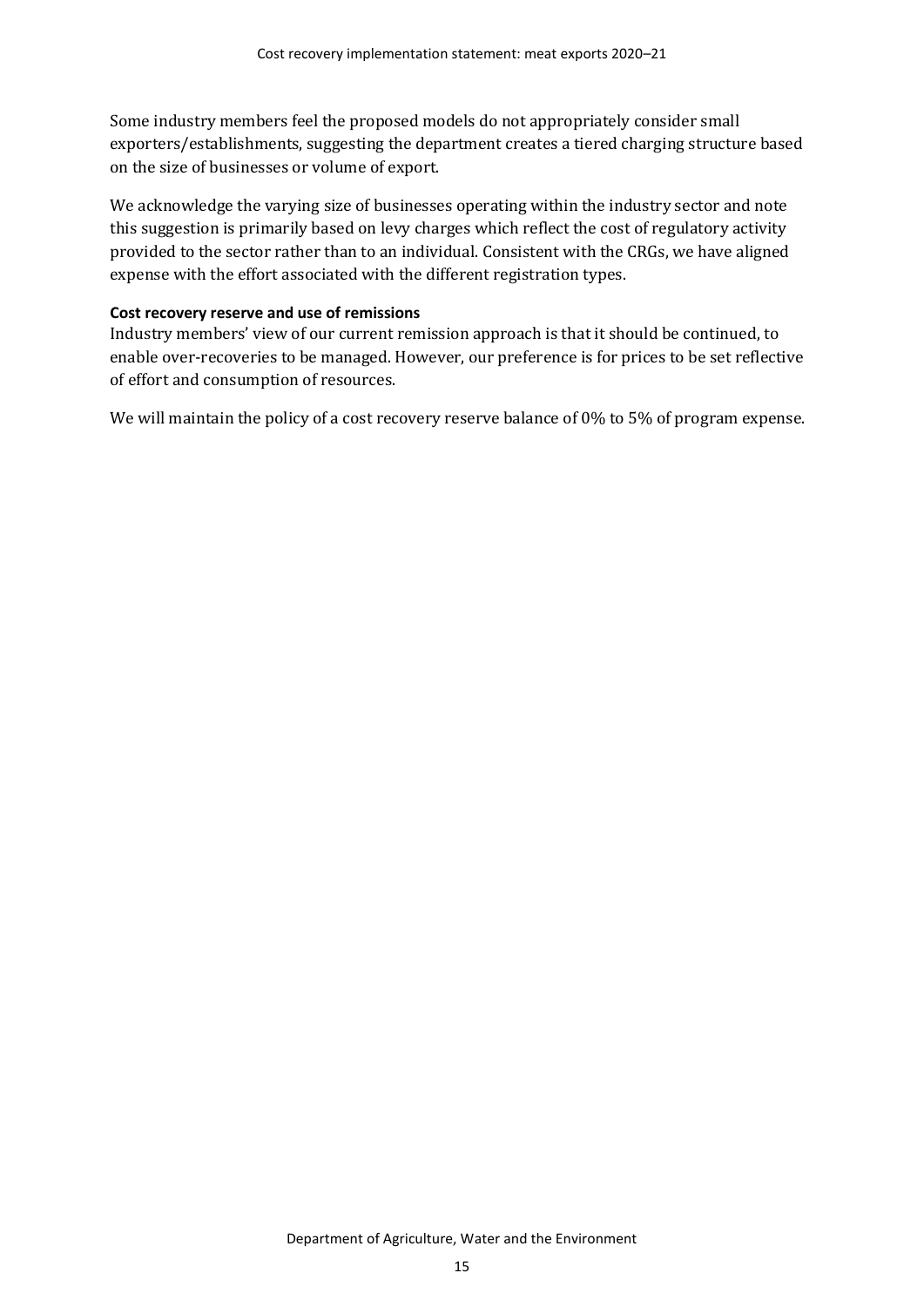# <span id="page-21-0"></span>7 Cost recovery arrangement for meat exports

This section describes the meat exports cost recovery arrangement cost base as well as additional financial information associated with audit, inspection and certification activities for meat product exports.

## <span id="page-21-1"></span>**7.1 Design of cost-recovered charges**

There are no changes to the existing meat cost recovery charging structure in this CRIS. We will consult on any adjustments to the charging structure in a revised CRIS prior to implementing updated fees and charges from 1 July 2021. Meat exports are forecast to be steady over the next 4 years.

## <span id="page-21-2"></span>**7.2 Cost base**

[Table 3](#page-22-0) shows the meat arrangement cost base for 2020–21. Se[e Table 4](#page-22-1) for an overview by cost type for 2020–21.

A detailed description of cost activities is provided at  $\Delta p$  and the methodology for attributing costs to these activities is provided in [section 5.](#page-15-0)

### **7.2.1 Cost base**

The cost base has been modelled to reflect the full costs of the arrangements. Partial cost recovery levels are displayed in the tables dealing with financial performance and fees and charges. The 2018–19 budget has been used as the starting point for determining the cost base in this CRIS. To project the cost base over the next 4 years, we have applied adjustments to capture expected changes to the costs including:

- inflation of 1.65% per annum, in line with the Department of Finance's inflation estimate
- increases in employee expenses of 2% per annum, reflecting reasonable estimates of wage increments in line with the Australian Public Service Workplace Bargaining Policy 2018
- additional depreciation from new assets anticipated to be recognised over the period
- adjustments for future fee-related activities to reflect expected changes in volume.

### **7.2.2 Projected cost base**

The cost base for 2020–21 for the meat exports cost recovery arrangement is \$88.663 million [\(Table 3\)](#page-22-0), made up of:

- \$19.325 million in levy-related activities
- \$69.338 million in fee-related activities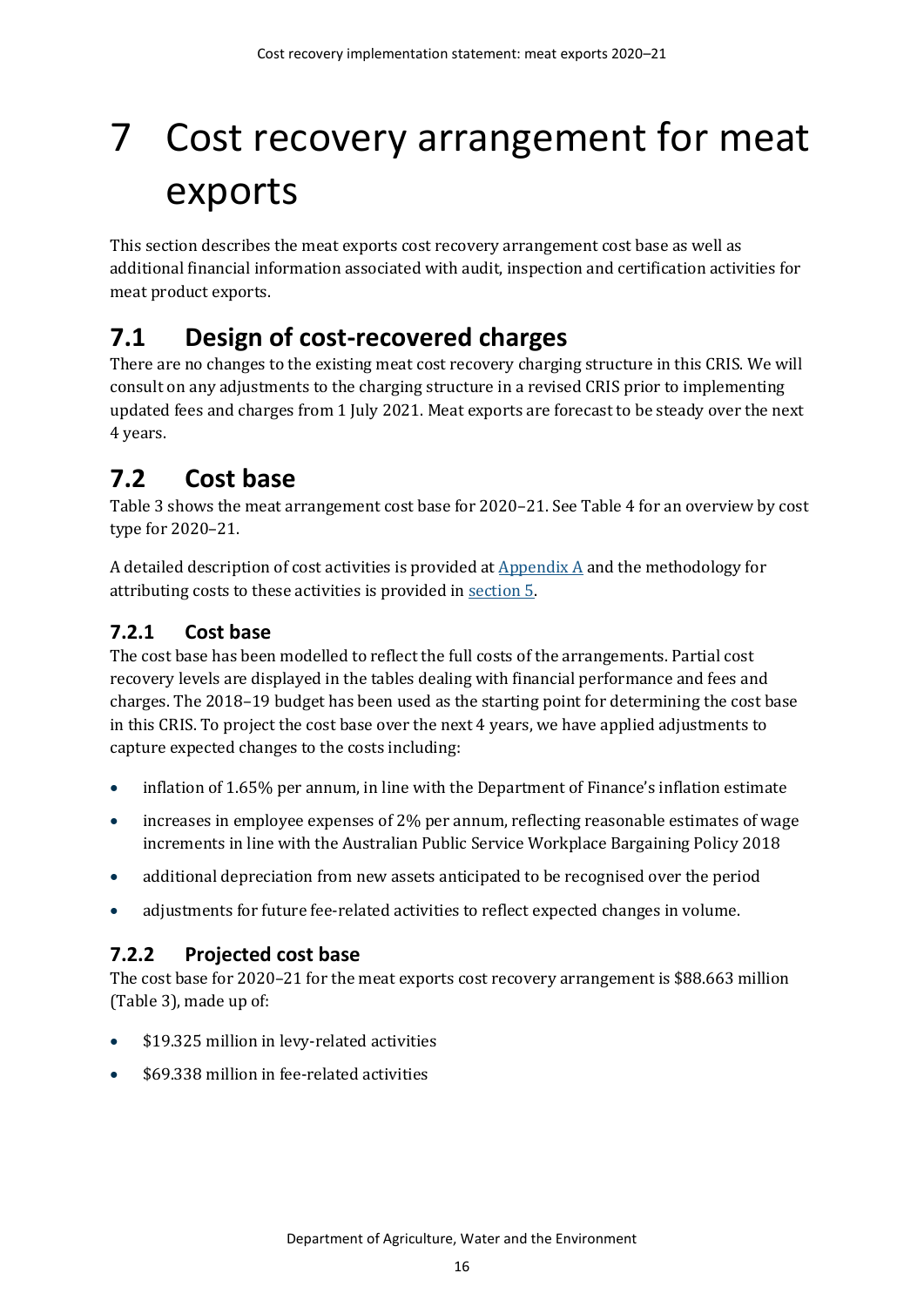| Charge<br>type         | <b>Activity group</b>                       | <b>Activity</b>                          | Expense (\$) | Cost recovery charges                                |
|------------------------|---------------------------------------------|------------------------------------------|--------------|------------------------------------------------------|
| Levy                   | Program<br>management and<br>administration | Workforce and business<br>administration | 19,324,525   | Annual registration,<br>export documentation,        |
|                        |                                             | Business system administration           |              | throughput, application<br>and organic certification |
|                        |                                             | Stakeholder engagement                   |              |                                                      |
|                        |                                             | Policy and instructional material        |              |                                                      |
|                        |                                             | Business improvement                     |              |                                                      |
|                        | Assurance                                   | Risk management                          |              |                                                      |
|                        |                                             | Verification                             |              |                                                      |
|                        |                                             | Surveillance                             |              |                                                      |
|                        | Incident<br>management                      | Incident management                      |              |                                                      |
|                        |                                             | Investigative support                    |              |                                                      |
|                        |                                             | Corrective action                        |              |                                                      |
| Fee for                | Intervention                                | Assessment                               | 1,267,635    | Assessment                                           |
| service                |                                             | Inspection                               | 64,884,365   | Inspection                                           |
|                        |                                             | Audit                                    | 3,186,261    | Audit                                                |
| <b>Total cost base</b> |                                             |                                          | 88,662,786   |                                                      |

<span id="page-22-0"></span>**Table 3 Cost base for meat exports cost recovery arrangement, 2020–21**

[Table 4](#page-22-1) provides a breakdown of expenses of the cost recovery arrangement (2020–21).

<span id="page-22-1"></span>

|  | Table 4 Cost type breakdown for meat exports cost recovery arrangement, 2020-21 |  |
|--|---------------------------------------------------------------------------------|--|
|--|---------------------------------------------------------------------------------|--|

| <b>Expenses</b>                   | Forecast (\$) |
|-----------------------------------|---------------|
| <b>Direct</b>                     | 69,748,883    |
| Employee                          | 58,829,259    |
| Operating                         | 9,846,244     |
| <b>Other</b>                      | 1,073,380     |
| Indirect                          | 18,913,903    |
| Assurance and Legal               | 1,782,420     |
| Corporate Strategy and Governance | 3,185,228     |
| Finance and Business Support      | 3,305,845     |
| <b>Information Services</b>       | 8,636,230     |
| Property                          | 2,004,179     |
| <b>Total</b>                      | 88,662,786    |

For more information on how expenses are allocated see [section](#page-15-0) 5.

#### **7.2.3 Changes to the cost base**

Adjustments to the meat export cost recovery arrangement include additional inflation and depreciation expenses, and the expanded cost recovery activities announced in the 2018–19 Budget that was implemented from 1 July 2019.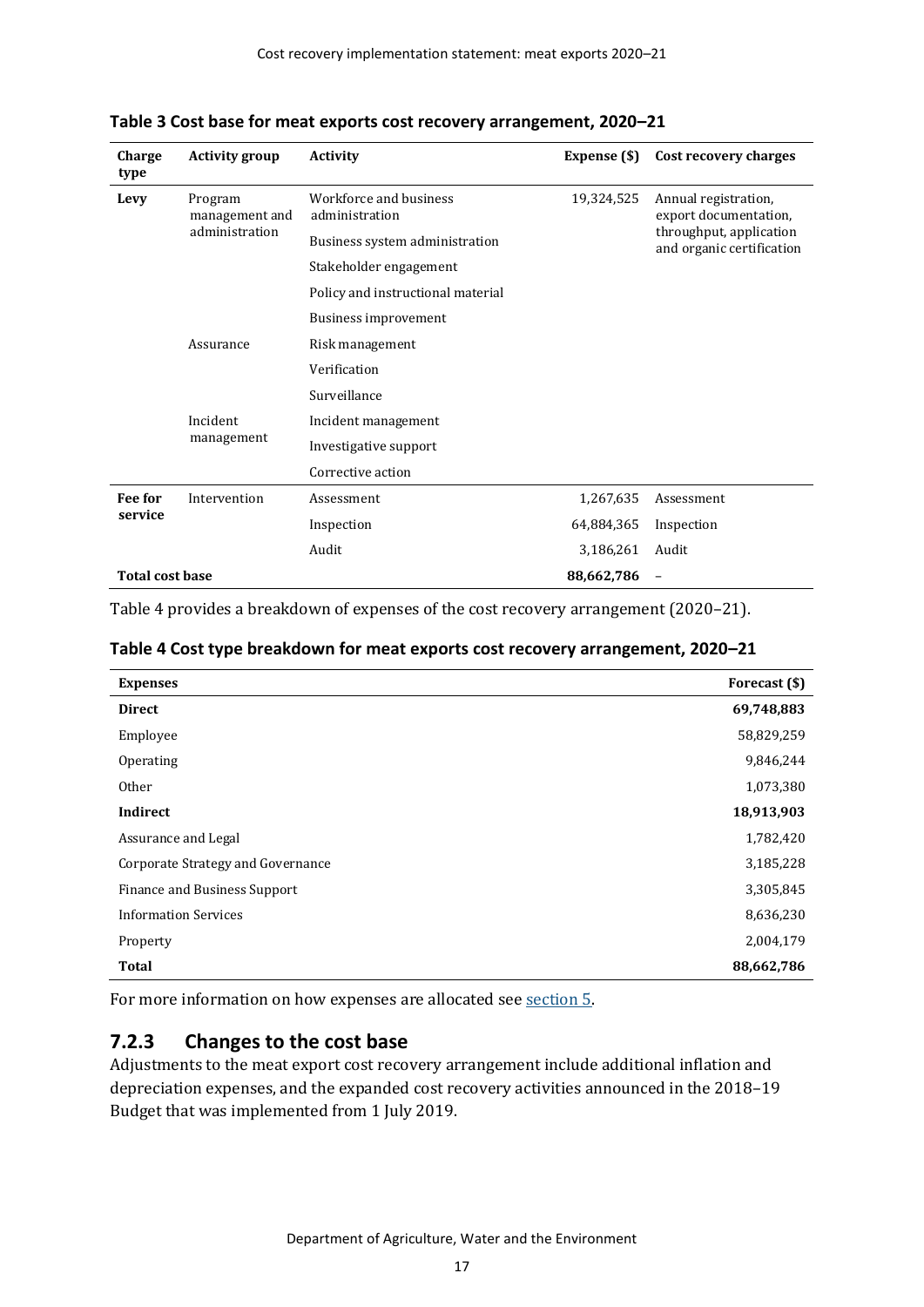The new government policy provided authority to additional cost recovery regulatory activities, including enforcement, scientific and technical advice, and support for detained consignments which increased the cost base by \$1.948 million indexed annually from 1 July 2019.

Levy charges will recover:

- enforcement activities that are directly related to our regulatory function of ensuring industry compliance with international import conditions (\$0.214 million indexed annually from 1 July 2019)
- scientific and technical advice related to supporting industry to improve, maintain or restore market access (\$1.601 million indexed annually from 1 July 2019)
- the cost of our overseas counsellor network assisting industry to meet export requirements for detained consignments or during trade disruptions (\$0.133 million indexed annually from 1 July 2019).

In line with the government's CRGs and the department's cost allocation policy, inflation and depreciation expenses have been adjusted in the cost base to reflect increased employee and supplier expenses in line with the Australian Public Service Workplace Bargaining Policy 2018 and government inflation estimates. Cost recovery of these activities is considered appropriate because industry directly benefits from having a system in place that allows the department to manage and respond to market access issues, including ensuring compliance with overseas country requirements.

Changes to the cost base between the 2019–20 budget and 2020–21 forecast are outlined in [Table 5](#page-23-0) and [Table 6.](#page-24-3)

| <b>Adjustment to cost base</b>       | Impact on cost base | Unit          | <b>Forecast</b> |
|--------------------------------------|---------------------|---------------|-----------------|
| Total baseline expense               | n/a                 | \$            | 84,166,297      |
| Enforcement<br>1)                    | Increase            | \$            | 213,678         |
| Detained consignments<br>2)          | Increase            | \$            | 133,025         |
| Depreciation expenses<br>3)          | Increase            | \$            | 1,014,388       |
| Inflation<br>4)                      | Increase            | \$            | 1,399,068       |
| Net impact of other<br>5)<br>changes | Decrease            | \$            | (75, 153)       |
| Total adjustments to cost<br>base    | <b>Increase</b>     | \$            | 4,286,016       |
| <b>Adjusted cost base</b>            | n/a                 | \$            | 88,452,313      |
| Change in expense                    | <b>Increase</b>     | $\frac{0}{0}$ | 5.1             |

#### <span id="page-23-0"></span>**Table 5 Changes to cost base for meat exports, 2019–20**

**n/a** Not applicable.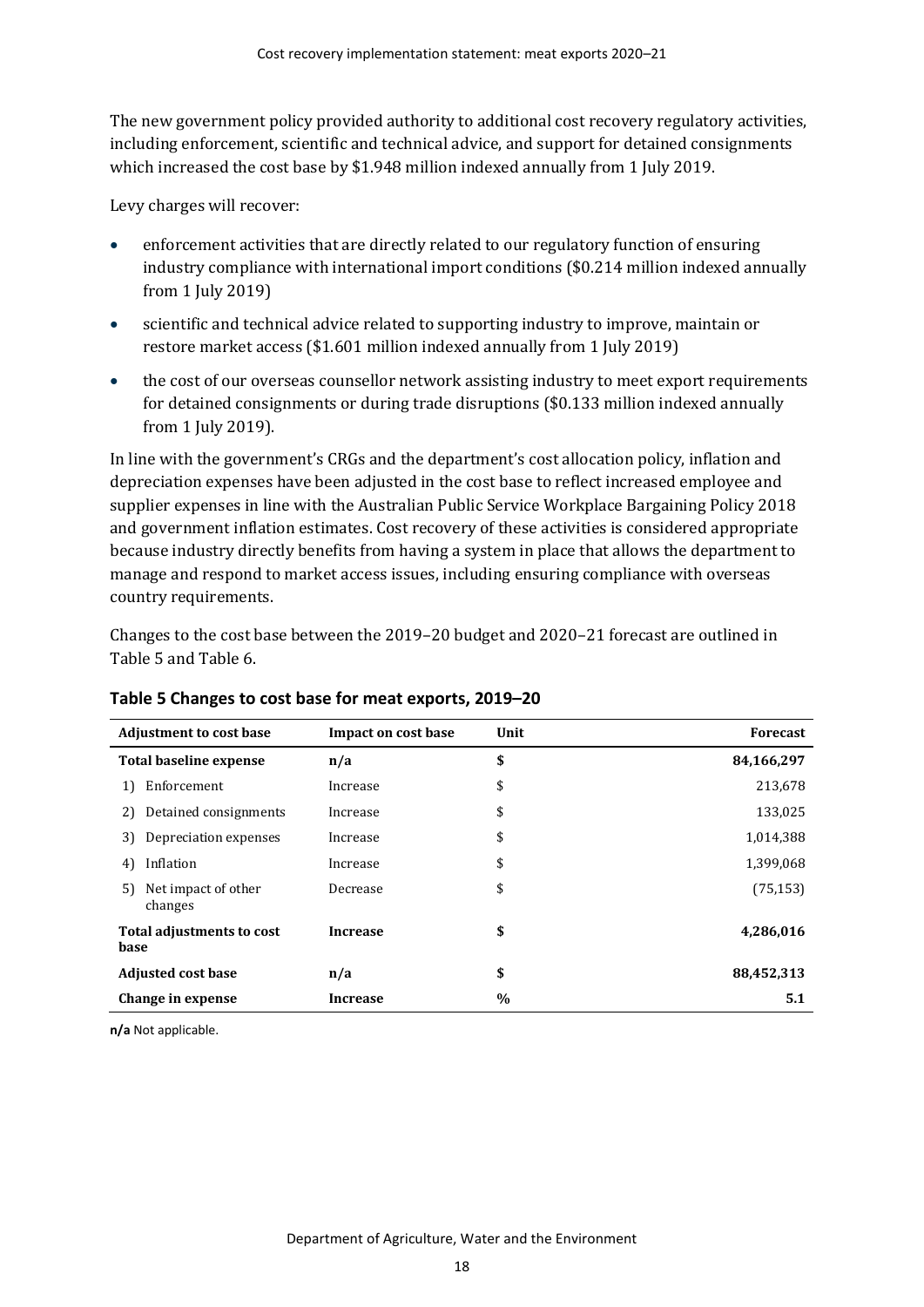| <b>Adjustment to cost base</b>        | Impact on cost base | Unit          | <b>Forecast</b> |
|---------------------------------------|---------------------|---------------|-----------------|
| Total baseline expense                | n/a                 | \$            | 88,452,313      |
| FSMA post-mortem inspection<br>reform | Decrease            | \$            | (1,429,545)     |
| Inflation                             | Increase            | \$            | 1,640,017       |
| Total adjustments to cost base        | <b>Increase</b>     | \$            | 210,473         |
| <b>Adjusted cost base</b>             | n/a                 | \$            | 88,662,786      |
| Change in expense                     | <b>Increase</b>     | $\frac{0}{0}$ | 0.2             |

#### <span id="page-24-3"></span>**Table 6 Changes to cost base for meat exports, 2020–21**

**n/a** Not applicable.

## <span id="page-24-0"></span>**7.3 Future changes to cost base**

#### **7.3.1 Cost impact from modernisation and reform projects**

<span id="page-24-4"></span>Government investment through the busting congestion package and other reforms will lead to changes in the meat export program cost base. These estimated and forecast changes in cost base will be reported in the next CRIS to be released for public consultation in the first quarter of 2021.

A key reform proposal is to finalise the transition to the AAO model. This reform sees, with limited exceptions, FSMAs being provided to export establishments only where importing country requirements specify government inspection services. Initial estimates indicate a \$15.635 million reduction in the export meat programs cost base over 4 years to 2023–24. These initial estimates will be confirmed as policy development is finalised.

### **7.3.2 New export control legislation**

As noted at [section 4.4.3,](#page-24-4) the *Export Control Act 2020* commences 28 March 2021, consolidating export functions from the *Export Control Act 1982* into a new legislative framework. No changes to the cost base have been identified at this time as a result of the implementation of the new legislative framework, but changes to our regulatory approach could affect cost recovery. Any impacts will be reviewed when /or if changes are implemented.

## <span id="page-24-1"></span>**7.4 Financial estimates**

A summary of the annual budgeted operating position for the meat exports cost recovery arrangement is provided in [section 10.](#page-28-0) All cost-recovered activities are subject to a detailed semi-annual review as part of departmental budgeting processes.

## <span id="page-24-2"></span>**7.5 Meat exports fees and charges**

The amount payable for 2020–21 is shown in [Table 7.](#page-25-0) Forward year prices have not been included and will be provided in the 2021–22 CRIS.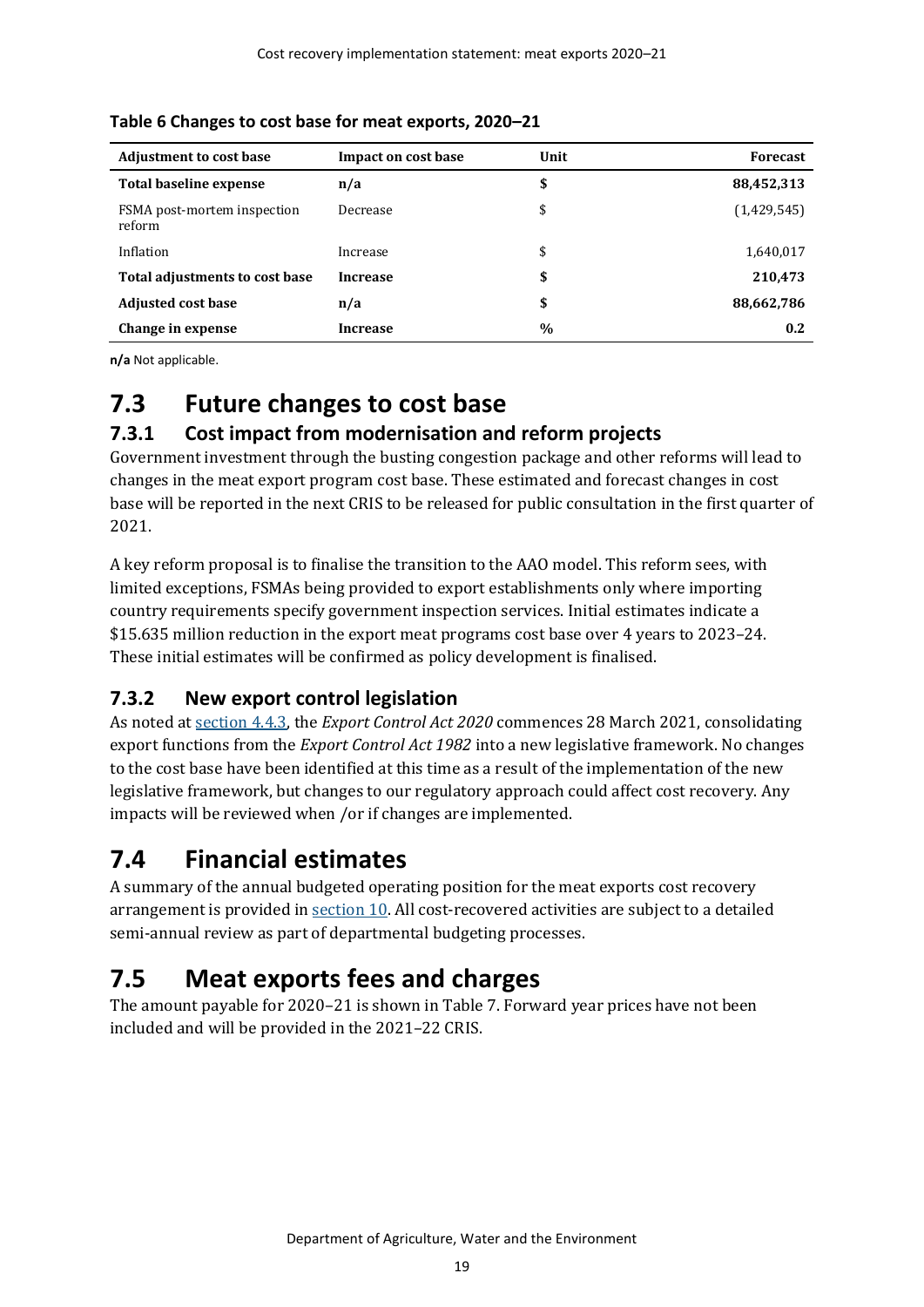| Type of charge         | Cost recovery charges                                              | Unit             | Price (\$) | <b>Estimated</b><br>volume<br>(units) | <b>Estimated</b><br>total revenue<br>$($)$ |
|------------------------|--------------------------------------------------------------------|------------------|------------|---------------------------------------|--------------------------------------------|
| Levies                 | Electronic certificate                                             | Per document     | 46         | 244,256                               | 11,235,776                                 |
|                        | Meat export license                                                | Annual           | 500        | 307                                   | 153,500                                    |
|                        | Registration application                                           | Per application  | 600        | 37                                    | 22,200                                     |
|                        | Establishment - poultry                                            | Monthly          | 1,250      | 362                                   | 452,500                                    |
|                        | Establishment - further<br>processing                              | Monthly          | 1,250      | 876                                   | 1,095,000                                  |
|                        | Establishment-<br>independent boning rooms                         | Monthly          | 1,250      | 194                                   | 242,500                                    |
|                        | Establishment - casings                                            | Monthly          | 840        | 96                                    | 80,640                                     |
|                        | Establishment - storage &<br>transportation                        | Monthly          | 840        | 1,641                                 | 1,378,440                                  |
|                        | Establishment - abattoir                                           | Monthly          | 840        | 1,080                                 | 907,200                                    |
|                        | Throughput - full unit<br>(cattle/buffalo/camel) <sup>a</sup>      | Per animal       | 0.70       | 6,393,188                             |                                            |
|                        | Throughput - pig                                                   | Per animal       | 0.24       | 3,788,152                             |                                            |
|                        | Throughput - goat, lamb,<br>sheep                                  | Per animal       | 0.18       | 25,109,356                            |                                            |
|                        | Throughput - deer, game<br>deer                                    | Per animal       | 0.14       | 2,925                                 | 9,812,163                                  |
|                        | Throughput - emu, ostrich                                          | Per animal       | 0.10       | 1,523                                 |                                            |
|                        | Throughput - calf                                                  | Per animal       | 0.07       | 282,376                               |                                            |
|                        | Throughput - kangaroo,<br>wild boar                                | Per animal       | 0.05       | 771,268                               |                                            |
|                        | Throughput-<br>rabbit/possum/hare                                  | Per animal       | 0.02       |                                       |                                            |
|                        | T1 - throughput - full unit<br>(cattle/buffalo/camel) <sup>a</sup> | Per animal       | 0.35       | 163,068                               |                                            |
|                        | T1 - throughput - pig                                              | Per animal       | 0.12       |                                       |                                            |
|                        | $T1$ – throughput – goat,<br>lamb, sheep                           | Per animal       | 0.09       | 3,278,076                             |                                            |
|                        | T1 - throughput - deer,<br>game deer                               | Per animal       | 0.07       | 77                                    | 346,833                                    |
|                        | T1 - throughput - emu,<br>ostrich                                  | Per animal       | 0.05       |                                       |                                            |
|                        | $T1$ - throughput - calf                                           | Per animal       | 0.04       | 6,721                                 |                                            |
|                        | T1 - throughput - kangaroo,<br>wild boar                           | Per animal       | 0.03       | 107,483                               |                                            |
|                        | T1 - throughput -<br>rabbit/possum/hare                            | Per animal       | 0.01       |                                       |                                            |
| <b>Fees-audit</b>      | Audit                                                              | Per quarter hour | 30         | 11,755                                | 352,650                                    |
|                        | Veterinary audit                                                   | Per quarter hour | 108        | 24,991                                | 2,699,028                                  |
| <b>Fees-inspection</b> | FSMA - additional                                                  | Monthly          | 11,843.25  | 677                                   | 8,017,880                                  |
|                        | FSMA - annual                                                      | Monthly          | 9,790.75   | 1,105                                 | 10,818,779                                 |

<span id="page-25-0"></span>

| Table 7 Fees, charges and volumes for meat exports cost recovery arrangement, 2020–21 |  |  |
|---------------------------------------------------------------------------------------|--|--|
|---------------------------------------------------------------------------------------|--|--|

Department of Agriculture, Water and the Environment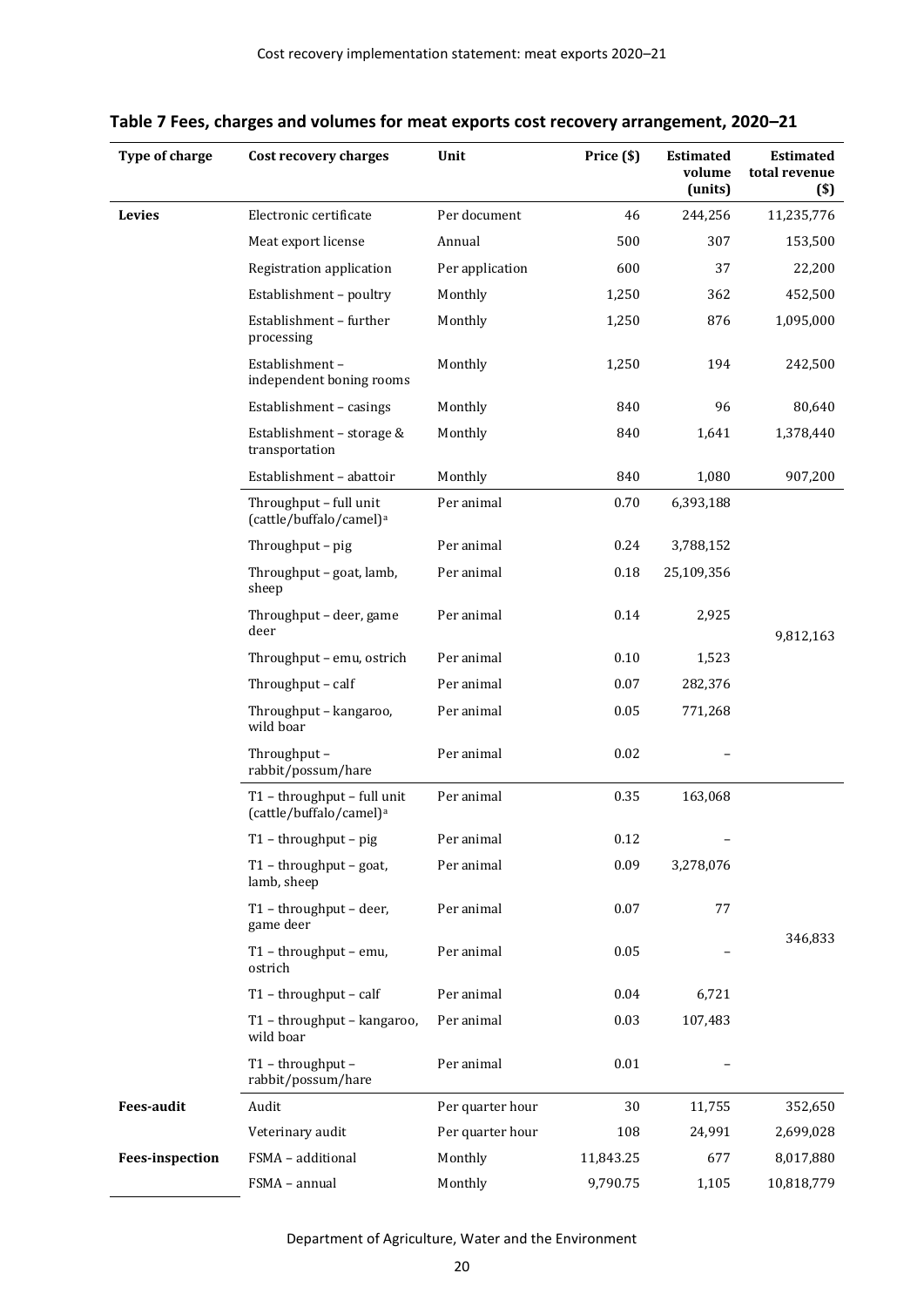| Type of charge | Cost recovery charges              | Unit                           | Price (\$) | <b>Estimated</b><br>volume<br>(units) | <b>Estimated</b><br>total revenue<br>$($)$ |
|----------------|------------------------------------|--------------------------------|------------|---------------------------------------|--------------------------------------------|
|                | FSMA – quarter hour<br>planned     | Per quarter hour               | 30         | 140,360                               | 4,210,800                                  |
|                | FSMA – quarter hour<br>unplanned   | Per quarter hour               | 30         | 51,304                                | 1,539,120                                  |
|                | OPV - annual                       | Monthly                        | 15,199.50  | 1,027                                 | 15,609,887                                 |
|                | OPV – quarter hour planned         | Per quarter hour               | 39         | 105,951                               | 4,132,089                                  |
|                | OPV – quarter hour<br>unplanned    | Per quarter hour               | 39         | 23,993                                | 935,727                                    |
| Fees-          | Electronic certificate             | Per document                   | 3          | 244,256                               | 732,768                                    |
| documentation  | Manual certificate                 | Per document                   | 100        | 1,135                                 | 113,500                                    |
|                | Replacement certificate            | Per document                   | 500        | 469                                   | 234,500                                    |
| Organicsb      | Organic certifying<br>organisation | Annual (charged)<br>quarterly) | 7,500      | $\mathbf{1}$                          | 7,500                                      |
| Total          |                                    |                                |            |                                       | 75,130,979                                 |

**a** Revenue estimate based on conversion of all animals into full unit basis. **b** Organic certifiers support a small number of exporters in all of the export arrangements (excluding Live Animal Exports) and therefore the expense has been reflected in each CRIS.

Note: Prices have been rounded. The annual charge will be rounded upwards to the nearest dollar, with the exception of throughput, which will be rounded upwards to the nearest cent.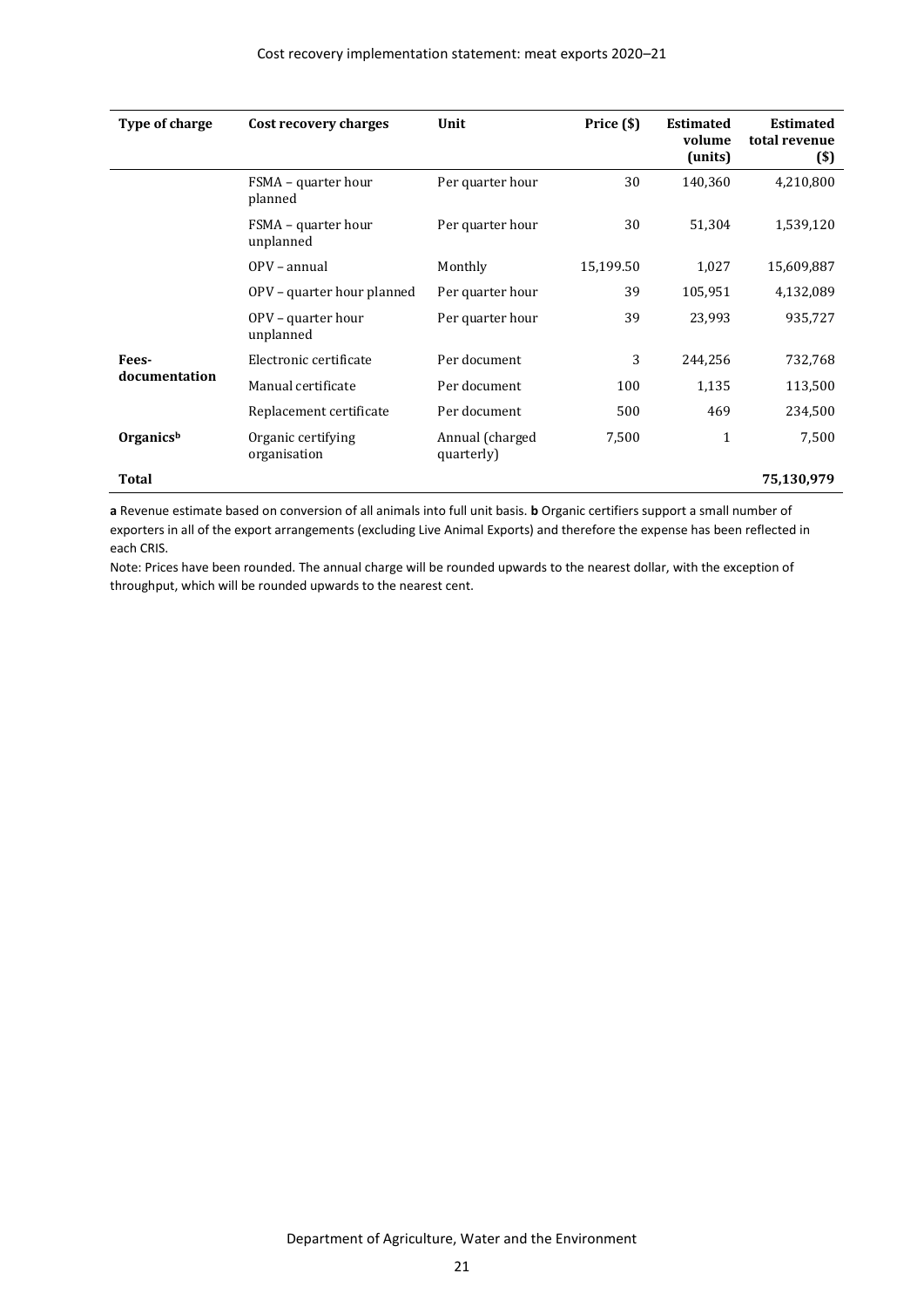# <span id="page-27-0"></span>8 Financial estimates

The financial performance of the meat export cost recovery arrangement is provided a[t Table 8.](#page-27-1)

There will be no change to the cost recovery reserve for the duration of the busting congestion package. The reserve deficit will be carried forward until a government decision is taken to address it.

| <b>Finance element</b>                                      | $2020 - 21$ (\$) | $2021 - 22($ \$) | $2022 - 23$ (\$) | $2023 - 24$ (\$) |
|-------------------------------------------------------------|------------------|------------------|------------------|------------------|
| $Revenue = X$                                               | 75,130,979       | 75,325,481       | 75,991,636       | 80,058,887       |
| $Expenses = Y$                                              | 88,662,786       | 81,137,930       | 78,096,052       | 79,548,195       |
| Balance = $X - Y$                                           | (13,531,806)     | (5,812,449)      | (2,104,416)      | 510,692          |
| Appropriation<br>funding                                    | 13,531,806       | 5,812,449        | 2,104,416        | n/a              |
| <b>Balance after</b><br>Appropriation                       | $\bf{0}$         | $\bf{0}$         | $\bf{0}$         | 510,692          |
| Forecast opening<br>cost recovery<br>reserve balance        | (2,359,619)      | (2,359,619)      | (2,359,619)      | (2,359,619)      |
| Transfer                                                    | 0                | 0                | 0                | 510,692          |
| <b>Forecast closing</b><br>cost recovery<br>reserve balance | (2,359,619)      | (2,359,619)      | (2,359,619)      | (1,848,927)      |

<span id="page-27-1"></span>

|  |  | Table 8 Financial estimates for meat exports cost recovery arrangement |
|--|--|------------------------------------------------------------------------|
|--|--|------------------------------------------------------------------------|

**n/a** Not applicable.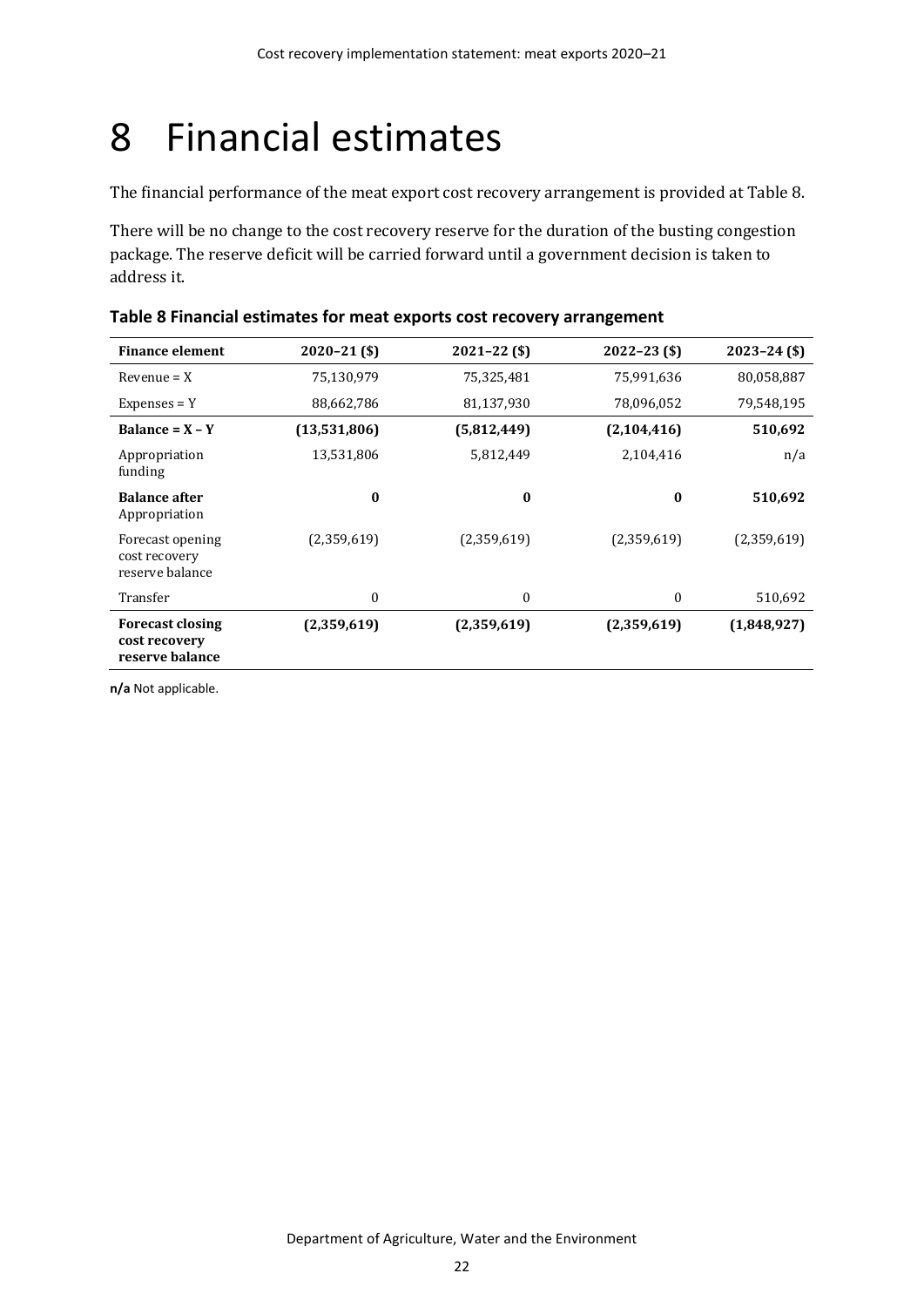# <span id="page-28-0"></span>9 Financial and non-financial performance

Both the ANAO report and the independent review made recommendations about improving our performance reporting. The department is committed to consulting with industry stakeholders on performance indicators to assist in evaluating the performance of our regulatory arrangements. We will use the benchmarking framework provided by the independent review to engage with industry on development of financial and non-financial Key Performance Indicators (KPIs).

# <span id="page-28-1"></span>**9.1 Financial performance**

This section presents information on the financial and non-financial performance of the meat export cost recovery arrangement. This is intended to provide an overview of our performance in recovering forecasted costs and meeting regulatory objectives. The financial performance for the meat export cost recovery arrangement is provided in [Table 9.](#page-28-2)

| <b>Finance</b><br>element                       | $2015 - 16$ (\$) | $2016 - 17$ (\$) | $2017 - 18$ (\$) | $2018 - 19$ (\$) | $2019 - 20$ (\$) |
|-------------------------------------------------|------------------|------------------|------------------|------------------|------------------|
| $Revenue = X$                                   | 87,564,795       | 81,429,243       | 82,035,363       | 84,120,174       | 82,776,354       |
| $Expenses = Y$                                  | 83,282,491       | 77,271,087       | 81,224,728       | 86,873,814       | 84,984,891       |
| Balance = $X - Y$                               | 4,282,304        | 4,158,156        | 810,635          | (2,753,640)      | (2,208,537)      |
| Remissions,<br>rebates and<br>adjustments $= Z$ | (10,967,699)     | (7,002,206)      | (1,232,727)      | (437,866)        | (320,588)        |
| Net balance $=$<br>balance $+Z$                 | (6,685,395)      | (2,844,050)      | (422,092)        | (3, 191, 506)    | (2,529,125)      |
| Cost recovery<br>reserve balance                | 6,627,154        | 3,783,104        | 3,361,012        | 169,506          | (2,359,619)      |

<span id="page-28-2"></span>

| Table 9 Financial performance for meat exports cost recovery arrangement, 2015-16 to |  |
|--------------------------------------------------------------------------------------|--|
| 2019-20                                                                              |  |

Note: The major movements are due to changes in staffing levels to meet demand for food safety meat assessors (FSMAs) and on-plant veterinarians (OPVs); industry driven shift in the consumption of FSMA and OPV activities from planned (4 week notice period) to unplanned (less than 1 week); extended vacancies in the meat program being filled; and increases to various corporate costs such as employee and supplier expenses, information services costs and depreciation from additional capital investments. These have contributed to the movements to the cost base since 2015–16. From 1 July 2019, \$1.948 million for regulatory activities for enforcement, scientific and technical advice and detained consignments was added to the arrangement indexed and ongoing.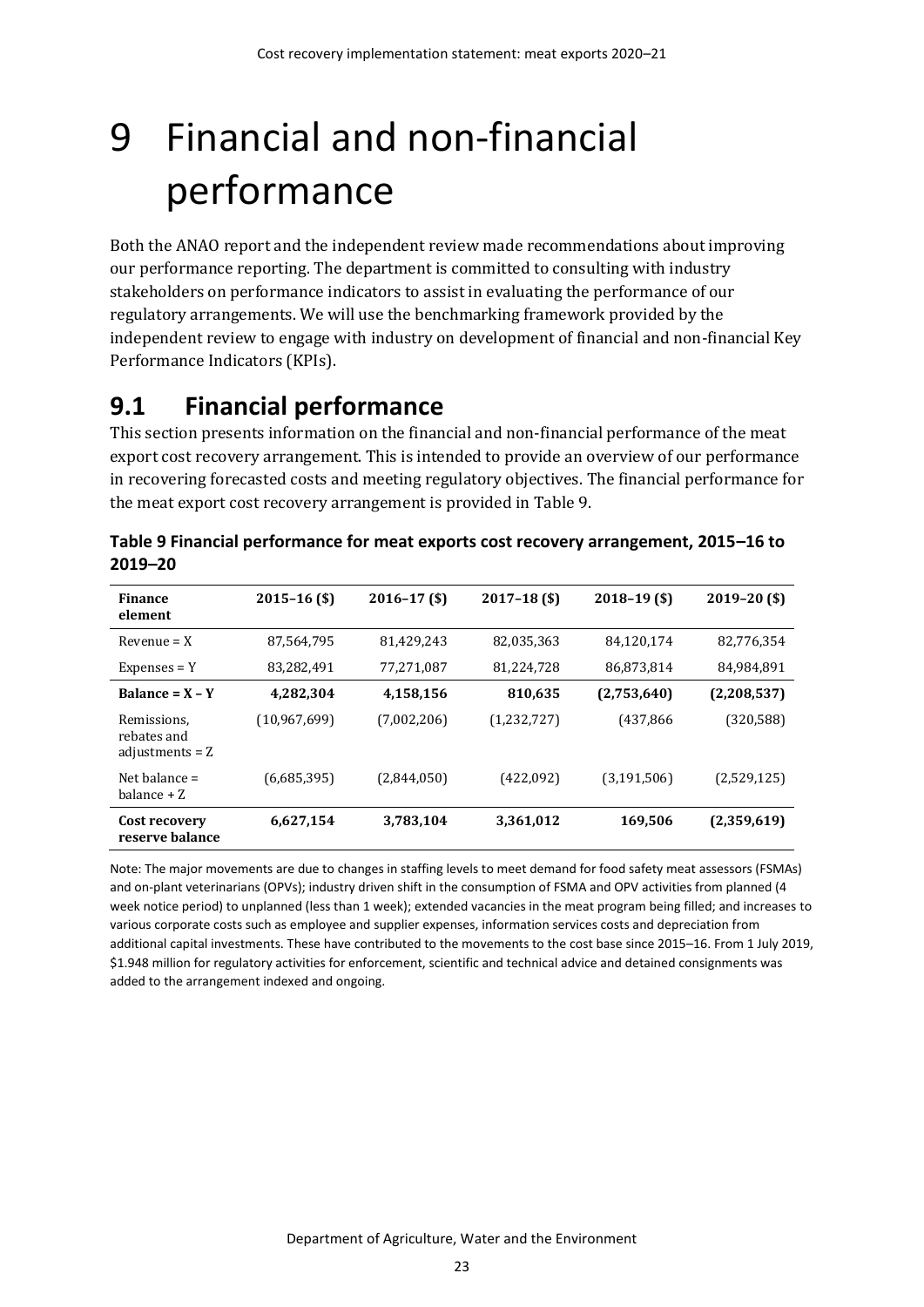# <span id="page-29-0"></span>10 Key dates and events

We undertake regular reviews of our financial performance and conduct regular stakeholder engagement activities throughout the CRIS cycle. Key forward dates for regulatory charging for meat export certification activities are documented in [Table 10.](#page-29-1)

<span id="page-29-1"></span>

| Table 10 Key forward dates and events |  |  |  |
|---------------------------------------|--|--|--|
|---------------------------------------|--|--|--|

| Key forward events schedule                                                | Next scheduled update |
|----------------------------------------------------------------------------|-----------------------|
| Annual CRIS update to forward estimates                                    | February 2021         |
| Updated fees and charges implemented                                       | 1 July 2021           |
| Annual CRIS updates to financial and non-financial performance for 2020–21 | October 2021          |
| Annual CRIS update to forward estimates                                    | February 2022         |
| Updated fees and charges implemented                                       | 1 July 2022           |
| Annual CRIS updates to financial and non-financial performance for 2021–22 | October 2022          |
| Portfolio charging review to be undertaken                                 | 2023                  |
| Annual CRIS update to forward estimates                                    | February 2023         |
| Updated fees and charges implemented                                       | 1 July 2023           |
| Annual CRIS updates to financial and non-financial performance for 2022–23 | October 2023          |
| Portfolio charging review outcomes to be brought forward in Budget         | 2024-25               |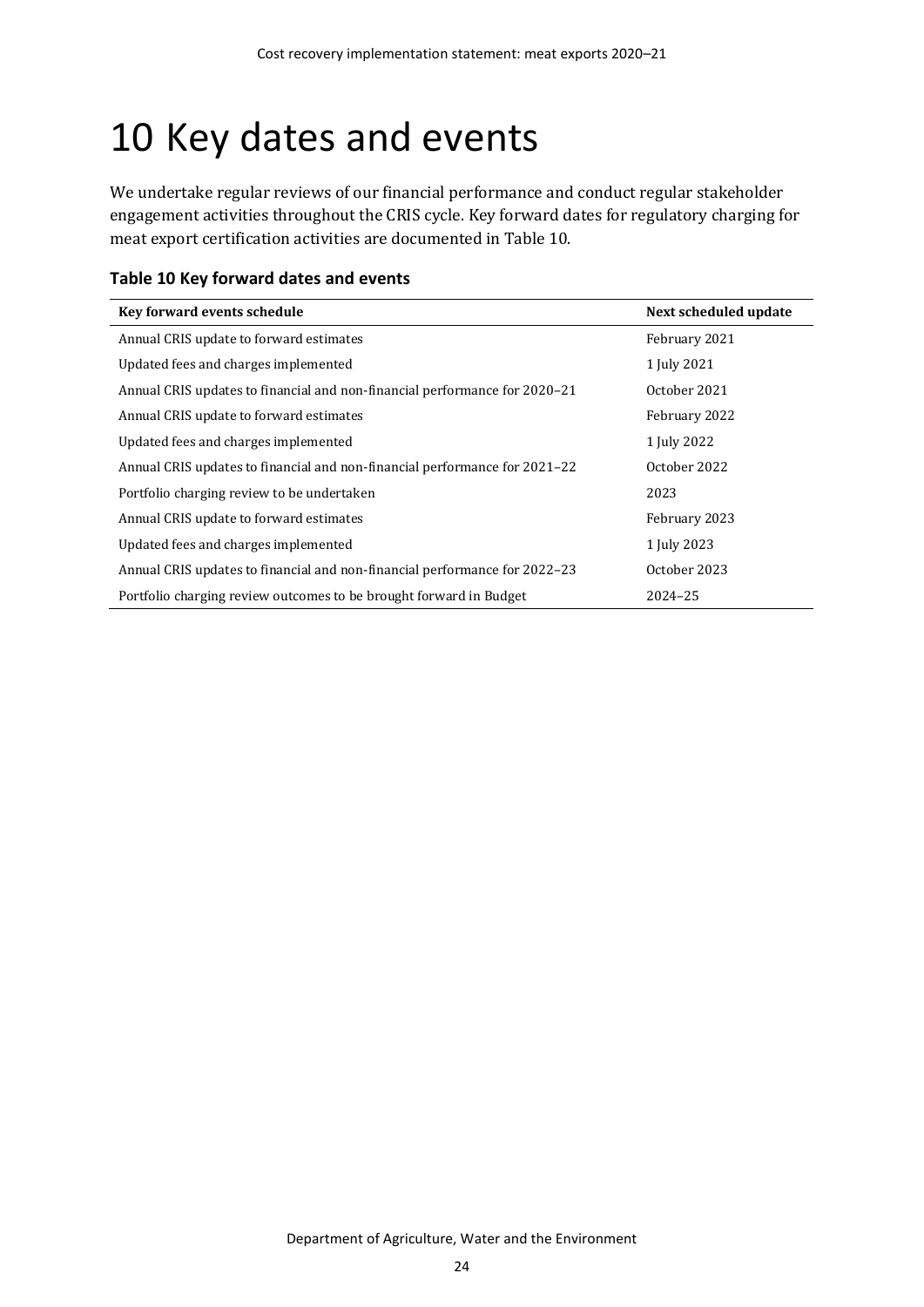# <span id="page-30-0"></span>Appendix A: Description of cost model activities

The following provides details of the cost model activities undertaken in our cost recovery arrangements.

### <span id="page-30-1"></span>**Program management and administration activities Workforce and business management**

This activity has 4 categories:

- 1) Workforce management activities include staff supervision, allocating workforce resources, managing employee performance, leave, training and other conditions, managing Work, Health and Safety requirements, recruitment and termination.
- 2) Business management activities include business planning and continuity; requesting legal advice; procurement and contracts; program and project administration, assurance, design and management; management of fixtures, facilities, equipment, supplies and logistics.
- 3) Financial management activities include billing and accounting, budgeting, charges and payments, collections and receivables, debt management, financial accounts, reporting and policy development.
- 4) Information management activities include data management, information and records management, and information sharing and collaboration.

#### **Business systems administration**

Includes developing, acquiring, testing, implementing and supporting applications and business systems. This includes technical support and maintenance of all business systems including information and communications technology.

#### **Stakeholder engagement**

Involves proactive engagement with any person, business, or organisation including any associated travel. This includes, engaging with peak industry bodies, secretariat support and attendance at industry consultative committee meetings, consultation on new standards and requirements, publishing website content and other information.

#### **Policy and instructional material**

Includes developing, maintaining and communicating our policy and instructional material, such as operational and corporate policies, scientific advice, departmental guidelines and work instructions, and associated training development and delivery. Examples include responding to changes in importing country requirements, developing or revising policy processes and instructional material.

#### **Business improvement**

Includes assessment, monitoring and management of business performance. Examples include adjustments to improve regulatory activity, against business performance reports against KPIs and similar activities.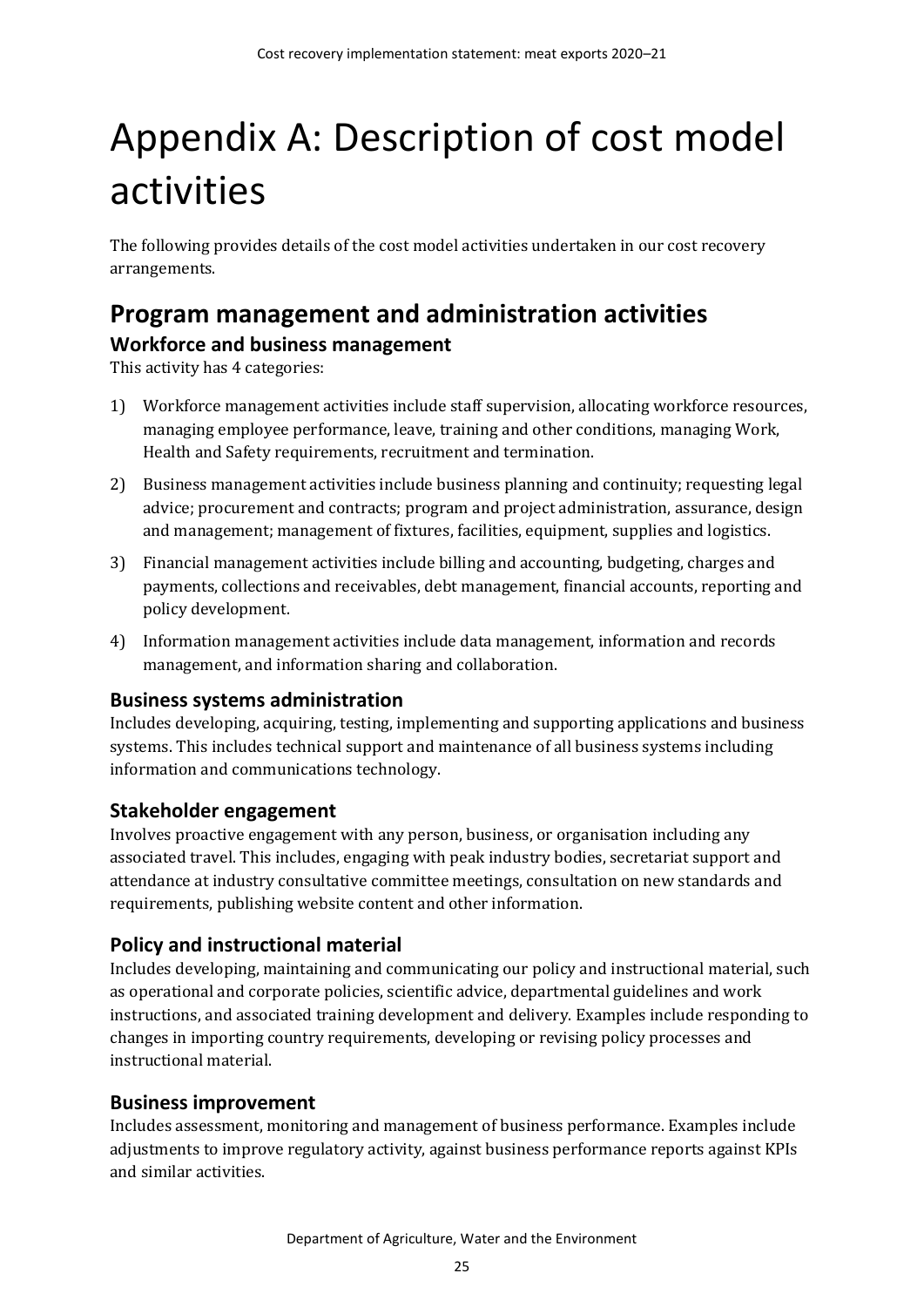## <span id="page-31-0"></span>**Assurance activities**

#### **Risk management**

Involves assessing and managing the risks posed to Australia's ability to maintain market access. This includes communicating results of risk analysis, modelling and forecasting to operational areas and the collection, receipt and use of reliable compliance data to meet our compliance objectives. This work also includes any associated travel and regulated entity assistance work. For example, organising, involvement in and responding to overseas government's systemsbased audits.

### **Verification**

Includes assurance activities to provide stakeholders and departmental executive with confidence that departmental controls of its systems and processes are operating in accordance with their intended design and associated documentation. For example, verification of certification activity internally and by state regulators.

### **Surveillance**

Includes formal and informal monitoring to detect issues that may affect onshore production for export, such as changes in Australia's pest or disease status or food safety concerns. Surveillance differs from an inspection because it is not done for a specific client.

## <span id="page-31-1"></span>**Incident management activities**

### **Incident management**

The coordination and management of any incident including post border detection and export incidents. This includes all associated pre- and post-work, travel and regulated entity assistance in relation to an incident, government certification and other issues which result in goods being held at the border. For example, this includes managing and responding to food safety incidents where food may have been exported.

### **Investigation support**

Involves providing support for enforcement activities relating to an alleged breach of portfolio legislation, including any related regulated entity assistance and travel. This also includes enforcement activities that ensure compliance with Australian regulation and international import conditions such as investigations and engagement with regulated entities about compliance.

### **Corrective action**

Includes actions taken in response to non-compliance or contravention of legislation or procedures that are managed without a formal investigation by an enforcement officer Corrective action activity includes all pre- and post-work, travel and regulated entity assistance in relation to the enforcement process.

## <span id="page-31-2"></span>**Intervention activities**

### **Assessments**

Involves assessing information to determine if it meets ours and the importing country requirements. This includes all preparatory work (such as confirming importing country or export requirements) and post work (such as assessment report preparation) travel and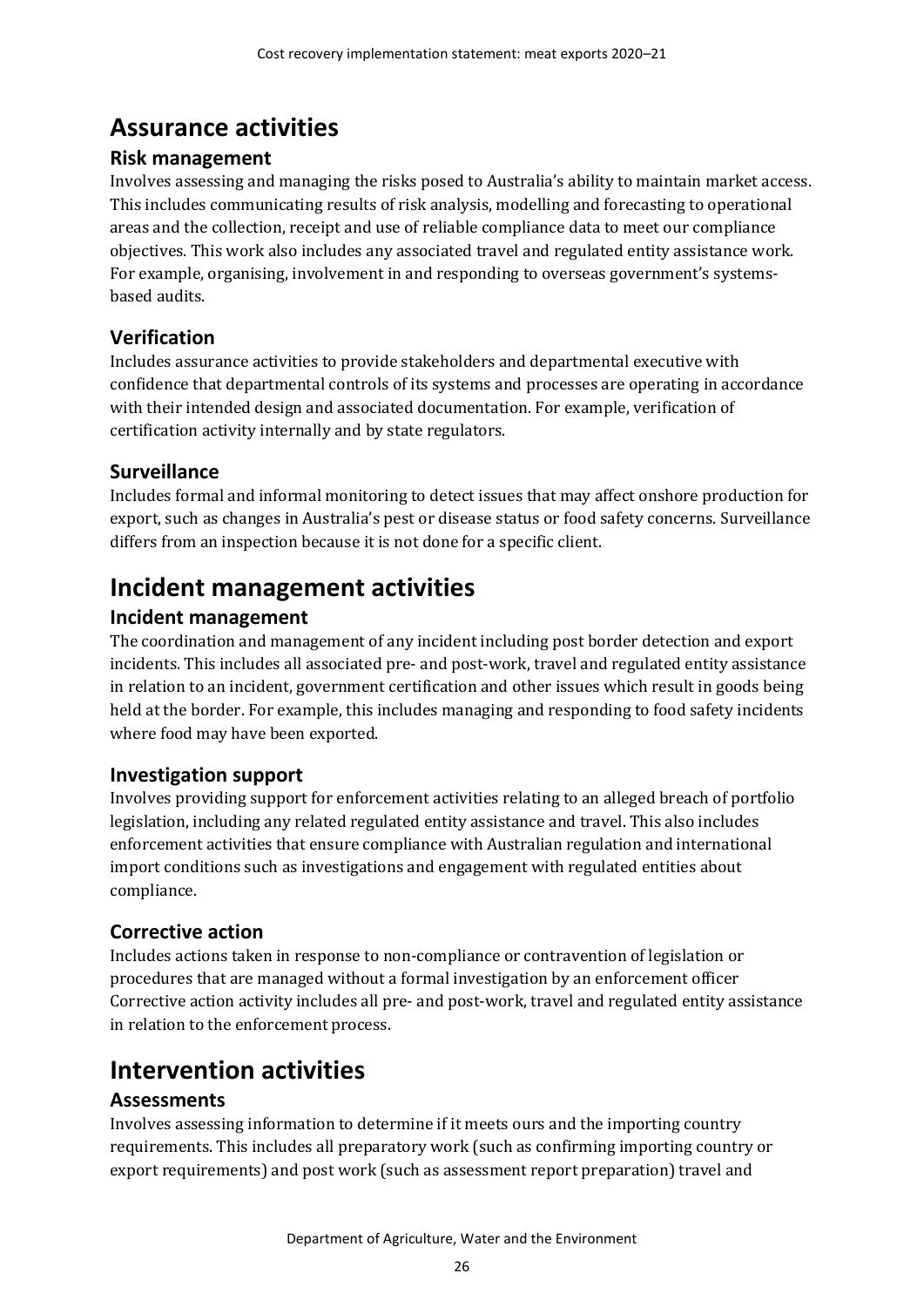regulated entity assistance in relation to the assessment. Examples include assessments of licenses, permits, registrations, accreditations, and exemptions.

#### **Issue approvals/certification**

Includes issuing of a decision in relation to an assessment for cargo, vessels, plants, animals, food, biological and genetic material. This includes the work from the end of the assessment period to the completion of the decision notification process to support issuance of appropriate export documentation.

#### **Inspections**

Involves the physical examination (and supervision of a physical examination) of export food commodities to determine compliance with export and importing country requirements.

#### **Treatments**

Includes the physical treatment of cargo, vessels, plants, animals, food, biological and genetic material, other conveyances or premises to prevent an adverse biosecurity outcome from occurring and to meet relevant importing country requirements.

#### **Husbandry**

Includes activities relating to the care of plants and animals that we are responsible for, including transport of plants and animals, housing, daily monitoring, feeding, cleaning of facilities, administering of medication, bookings and regulated entity assistance.

#### **Audit**

Includes the systematic and functionally independent examination to determine whether activities and related results comply with legislative or documented requirements. This includes all pre- and post-work, travel and regulated entity assistance in relation to the audit. Examples include audit to verify compliance with an export registered establishment's approved arrangement.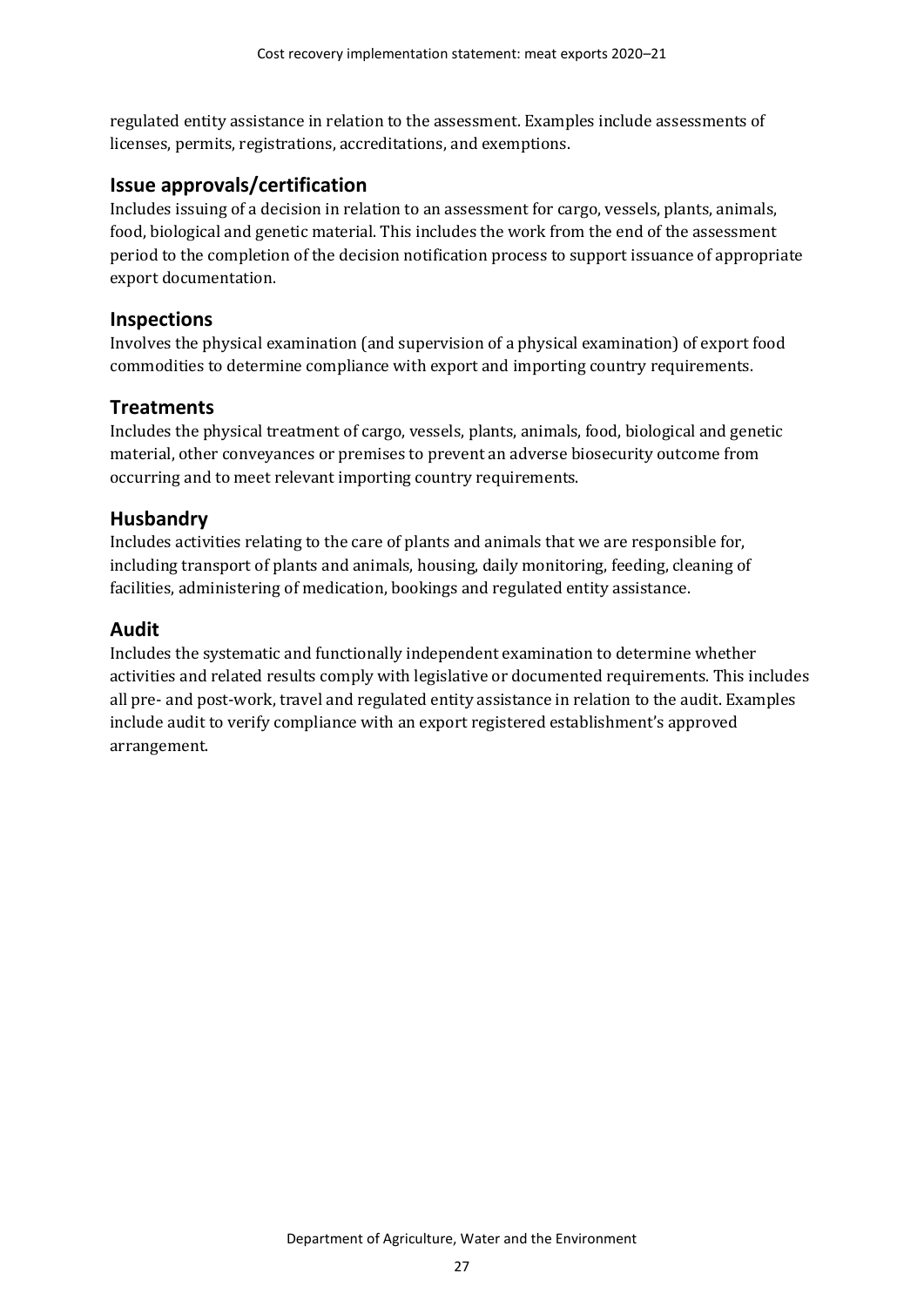# <span id="page-33-0"></span>Appendix B: Summary of meat export stakeholder feedback from 2019–20 consultation

Consultation on the draft CRIS involved engagement with industry consultative committees and targeted discussions with industry stakeholders. A draft CRIS was released in October 2019 for public consultation and submissions closed in January 2020. During this period the department received 69 submissions across all export cost recovery arrangements and held 13 face to face or teleconference meetings.

During consultation on the meat export cost recovery arrangements multiple options were discussed including:

- Option 1 an equal 13% uplift in levy prices and harmonised fee–for–service.
- Option 2 rebased levy prices with separate throughput charges for AEMIS Australian Government Authorised Officer (AAO) and AEMIS traditional operators, splitting the FSMA overhead between the two throughput charges and harmonised fee–for–service.
- Option 3 rebased levy prices and harmonised fee–for–service, with all corporate overhead expense associated with FSMA and OPVs recovered from FSMA and OPV fees.
- An option to move to permit/consignment-based charging for a documentary assessment.

| The Australian Government's policy on cost recovery is<br>Opposition to full cost recovery<br>1)<br>The government has endorsed the goal of making<br>articulated in the Australian Government Cost Recovery<br>agriculture a \$100 billion industry by 2030. Some<br>Guidelines (CRGs). It is government policy that<br>regulation of meat export be fully cost recovered.<br>industry participants have the view that full cost<br>recovery is a hindrance to achieving this goal, and<br>The CRGs state that Australian Government entities<br>cost recovery arrangements are a strong<br>should generally set charges to recover the full efficient<br>disincentive to export and will have a significant<br>cost of providing specific activities. Recovering the full<br>negative effect on Australian international<br>competitiveness. Australia is competing with<br>costs means the full efficient costs which are defined as<br>countries such as the United States of America<br>the minimum costs necessary to provide the activity<br>(USA), Brazil, Uruguay, India and Argentina where<br>while achieving the policy outcomes and legislative<br>the cost recovery schedule is in large part publicly<br>functions of the government. Further, the CRGs state<br>funded. The benefits of exports to the broader<br>that the full costs include the costs of all the activities<br>community need to be recognised by partially<br>that can be reasonably attributed to an<br>funding exports through appropriation. Full cost<br>individual/organisation or group of<br>recovery is opposed.<br>individuals/organisations receiving the service. Our<br>fees and charges are designed to reflect as closely as<br>possible the actual cost of delivering these important<br>regulatory activities. The model seeks to recover costs<br>from each participant on the basis of regulatory effort<br>and consumption of departmental resources.<br>The Australian Bureau of Agricultural and Resource<br>Economics and Sciences has shown that the cost of the | <b>Key theme</b> | <b>Department response</b>                               |
|----------------------------------------------------------------------------------------------------------------------------------------------------------------------------------------------------------------------------------------------------------------------------------------------------------------------------------------------------------------------------------------------------------------------------------------------------------------------------------------------------------------------------------------------------------------------------------------------------------------------------------------------------------------------------------------------------------------------------------------------------------------------------------------------------------------------------------------------------------------------------------------------------------------------------------------------------------------------------------------------------------------------------------------------------------------------------------------------------------------------------------------------------------------------------------------------------------------------------------------------------------------------------------------------------------------------------------------------------------------------------------------------------------------------------------------------------------------------------------------------------------------------------------------------------------------------------------------------------------------------------------------------------------------------------------------------------------------------------------------------------------------------------------------------------------------------------------------------------------------------------------------------------------------------------------------------------------------------------------------------------------------------------------------------------------------------------|------------------|----------------------------------------------------------|
| value of meat exports.                                                                                                                                                                                                                                                                                                                                                                                                                                                                                                                                                                                                                                                                                                                                                                                                                                                                                                                                                                                                                                                                                                                                                                                                                                                                                                                                                                                                                                                                                                                                                                                                                                                                                                                                                                                                                                                                                                                                                                                                                                                     |                  | department's export certification is less than 1% of the |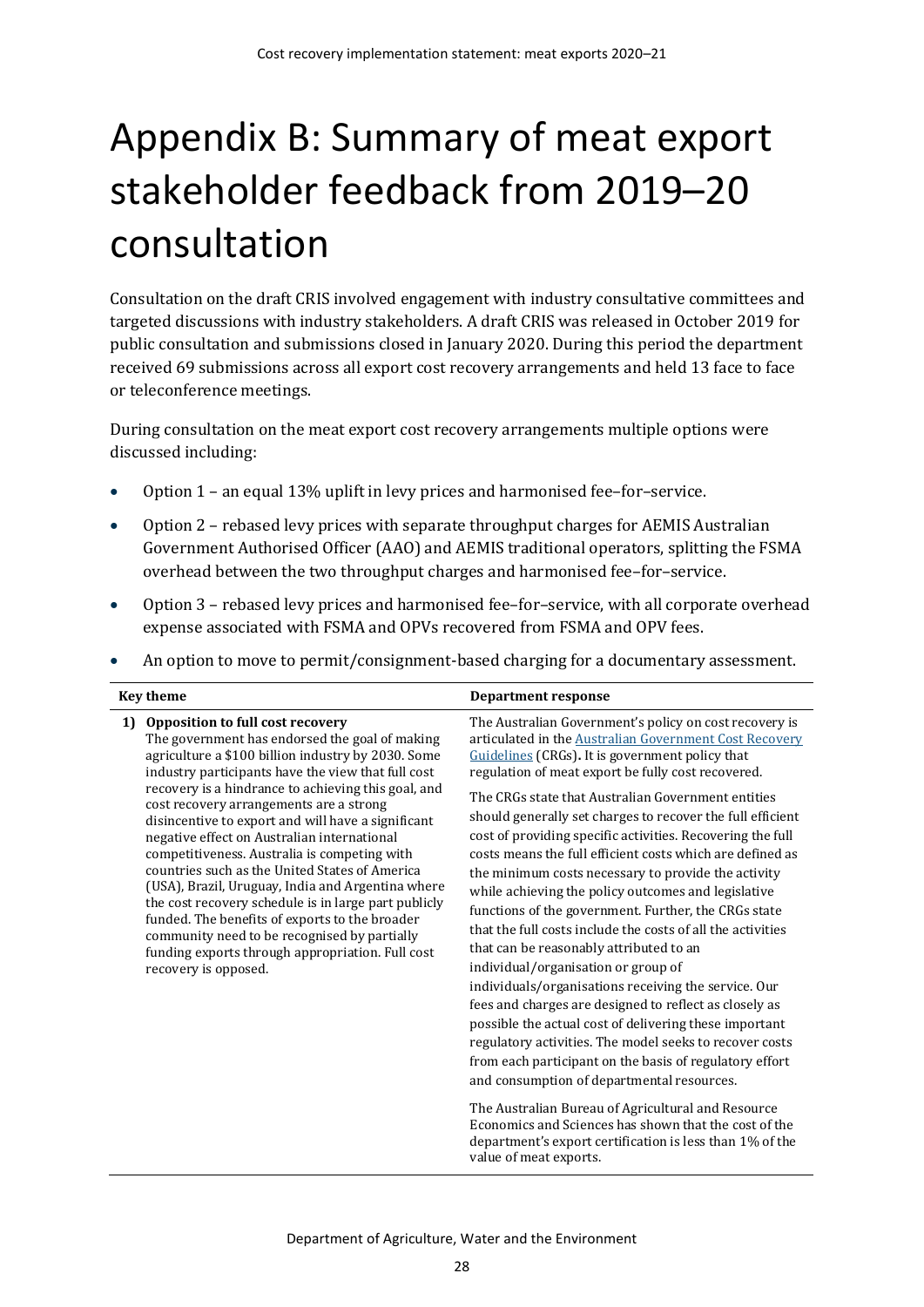| <b>Key theme</b> |                                                                                                                                                                                                                                                                                                                                                                                                                                                                                                                                                                                                                                                                                                                                                                                                                                                                                                                                                                                    | <b>Department response</b>                                                                                                                                                                                                                                                                                                                                                                                                                                                                                                                                                                                                                                                                                                                                                                                                                                                                                                                                                                                                                                                                                                                                                                                                                                                  |
|------------------|------------------------------------------------------------------------------------------------------------------------------------------------------------------------------------------------------------------------------------------------------------------------------------------------------------------------------------------------------------------------------------------------------------------------------------------------------------------------------------------------------------------------------------------------------------------------------------------------------------------------------------------------------------------------------------------------------------------------------------------------------------------------------------------------------------------------------------------------------------------------------------------------------------------------------------------------------------------------------------|-----------------------------------------------------------------------------------------------------------------------------------------------------------------------------------------------------------------------------------------------------------------------------------------------------------------------------------------------------------------------------------------------------------------------------------------------------------------------------------------------------------------------------------------------------------------------------------------------------------------------------------------------------------------------------------------------------------------------------------------------------------------------------------------------------------------------------------------------------------------------------------------------------------------------------------------------------------------------------------------------------------------------------------------------------------------------------------------------------------------------------------------------------------------------------------------------------------------------------------------------------------------------------|
| 2)               | <b>Transition provisions for emerging small</b><br>exporters<br>Survey respondents have the view that the CRIS<br>will have a negative impact on small exporters<br>because certification costs are prohibitive to small<br>exporters entering new markets. The government<br>should consider a transition period of lower costs<br>for small exporters while they establish and grow<br>their business. This would complement the<br>government's extension of grant funding under the<br>Package Assisting Small Exports (PASE) for<br>projects that support market access for small<br>exporters. There should be fewer audits per year of<br>smaller casing and storage facilities. The fee<br>structure needs to be amended, perhaps as a<br>sliding scale for small exporters, and or a<br>moratorium imposed for a few years to enable new<br>businesses to establish the trade and then the fee<br>structure should be based on volume exported<br>rather than a flat fee. | Government policy requires full cost recovery of the<br>cost of export certification. We have determined that<br>the level of effort required to regulate small and<br>emerging exporters is the same as provided to larger<br>established entities.                                                                                                                                                                                                                                                                                                                                                                                                                                                                                                                                                                                                                                                                                                                                                                                                                                                                                                                                                                                                                        |
|                  | 3) Concerns over incentive to reduce<br>departmental officers<br>Pricing option 3 in the CRIS could create a financial<br>incentive to use Australian Authorised Officers<br>(AAO) instead of departmental employed Food<br>Safety Meat Assessors (FSMA). This may result in<br>reputational damage to the Australian export<br>industry and adverse impacts to regional jobs.<br>There is a view that the Australian Export Meat<br>Inspector Scheme presents a conflict of interest<br>between private financial interests and the national<br>interest, and that increasing the prevalence of the<br>scheme will exacerbate this. Some operators prefer<br>using departmental FSMA as they view them as<br>having increased competency. There is a concern<br>that a shift away from FSMA will damage<br>departmental capacity.                                                                                                                                                 | In developing pricing options for export food regulatory<br>activities, consideration was given to the Australian<br>Government Cost Recovery Guideline which provides a<br>costing methodology supporting the principle of<br>aligning activity expense and revenue.<br>Pricing option 3 in the draft CRIS aligns the cost of<br>delivering FSMA regulatory activity with the price to be<br>paid by the consumer of the activity. The cost includes<br>all direct and indirect expenses associated with delivery<br>of the activity.<br>It is expected that any change in price for a regulatory<br>activity (including that proposed in option 3) will see<br>regulated entities reconsider their resourcing mix. A<br>change in pricing methodology however does not<br>impact the underlying requirement of registered export<br>establishments being required to adhere to<br>departmental regulatory policy and Australian Export<br>Meat Inspection System (AEMIS) frameworks.<br>AEMIS provides an integrated set of controls specified<br>and verified by government that ensure the safety,<br>suitability and integrity of Australian meat and meat<br>products. These controls include measures verifying the<br>competency of Australian Authorised Officers. |
|                  | 4) Lack of detail<br>Stakeholders sought transparency and detailed<br>explanation of granular cost recovery information<br>to justify increases.                                                                                                                                                                                                                                                                                                                                                                                                                                                                                                                                                                                                                                                                                                                                                                                                                                   | We will be making improvements to increase the<br>transparency of the CRIS in the future based on<br>stakeholder feedback as well as the independent<br>review. This may include a benchmarking framework<br>and cost object diagram.                                                                                                                                                                                                                                                                                                                                                                                                                                                                                                                                                                                                                                                                                                                                                                                                                                                                                                                                                                                                                                       |
|                  | 5) Ernst and Young (EY) Report<br>The timing of consultation makes it harder to<br>address any issues in the EY report because it was<br>not completed and publicly released before CRIS<br>public engagement began. The EY report is needed<br>to assess the department's level of efficiency and<br>effectiveness, to inform CRIS consultation.                                                                                                                                                                                                                                                                                                                                                                                                                                                                                                                                                                                                                                  | Public consultation was undertaken parallel to the<br>independent review to avoid delays in implementing<br>new fees and charges and restoring the financial<br>sustainability of our export certification cost recovery<br>arrangements.<br>The report, including a departmental response that<br>outlines the activities being undertaken to address the<br>report, has been published concurrently with this CRIS.                                                                                                                                                                                                                                                                                                                                                                                                                                                                                                                                                                                                                                                                                                                                                                                                                                                       |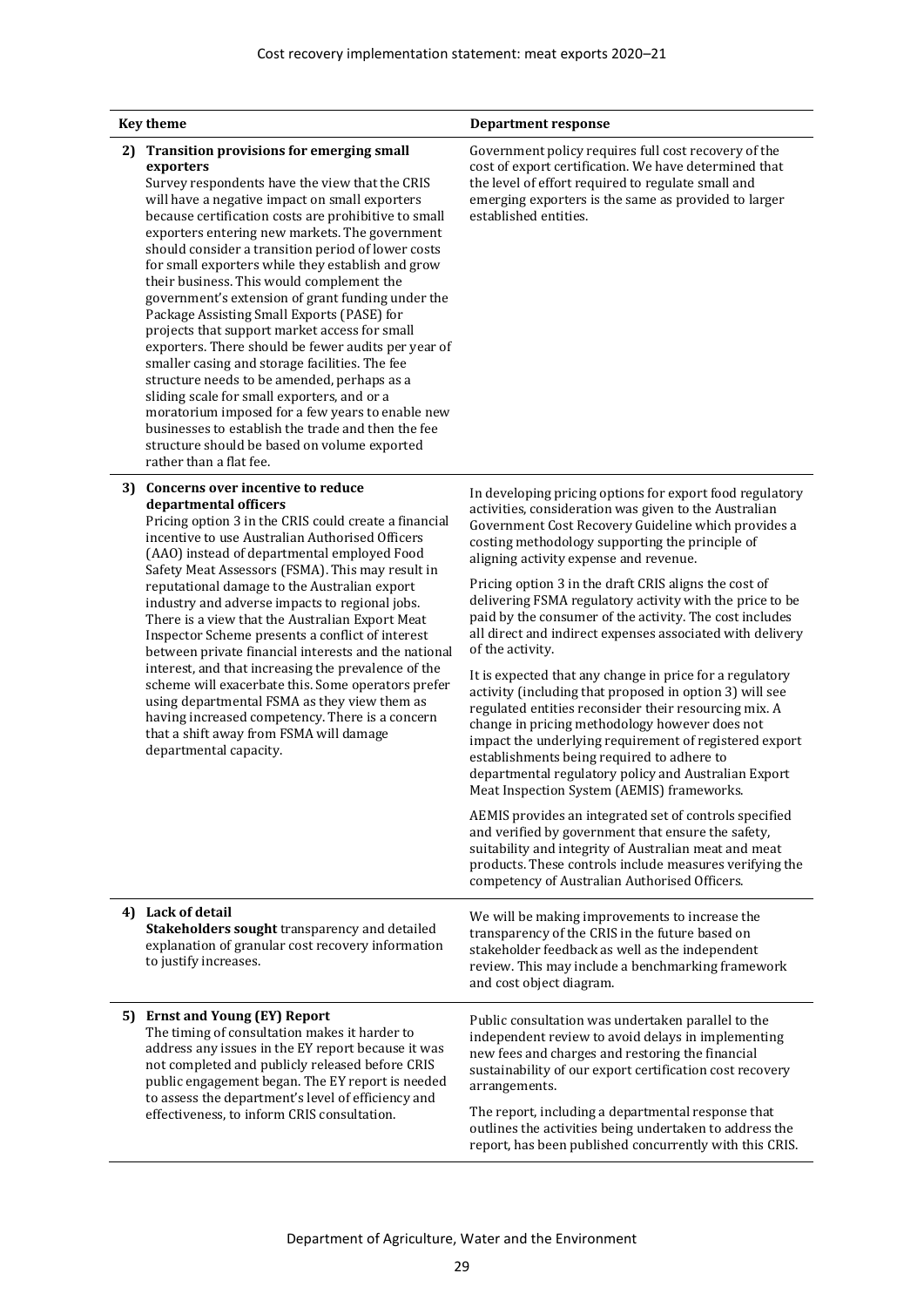| <b>Key theme</b>                                                                                                                                                                                                                                                                                                                                                            | Department response                                                                                                                                                                                                                                                                                                                                                                                                                                                                                                                                                                                                                                                                                                                                                                                                                                                                                                                                                                        |
|-----------------------------------------------------------------------------------------------------------------------------------------------------------------------------------------------------------------------------------------------------------------------------------------------------------------------------------------------------------------------------|--------------------------------------------------------------------------------------------------------------------------------------------------------------------------------------------------------------------------------------------------------------------------------------------------------------------------------------------------------------------------------------------------------------------------------------------------------------------------------------------------------------------------------------------------------------------------------------------------------------------------------------------------------------------------------------------------------------------------------------------------------------------------------------------------------------------------------------------------------------------------------------------------------------------------------------------------------------------------------------------|
| <b>Preferred pricing option</b><br>6)<br>While many stakeholders did not identify a<br>preferred pricing option, a majority of stakeholders<br>that expressed a preference for one pricing model<br>over another chose option 3. Option 3 was<br>considered the most viable for small exporters. A<br>small number of stakeholders indicated option 3<br>was not preferred. | The department preferred option is option 3.<br>Minimal advice was provided by industry as to a<br>preference for charging by permit or charging by<br>certificate. The department proposes to retain<br>certificate as the preferred charge point.<br>Some industry members advised that this pricing option<br>may lead to increased take up of the authorised officer<br>operating model. This will be consistent with the full<br>transition to the AAO model as announced as part of the<br>meat modernisation reforms. As noted in section 2.<br>where the demand for departmental services<br>significantly changes and materially impacts the cost<br>base, we will engage with industry to review the CRIS.<br>As part of the first round of public consultation we did<br>model a permit charge to replace the current certificate<br>charge. We were provided with minimal feedback on<br>this option and propose to maintain the status quo<br>without formal industry advice. |